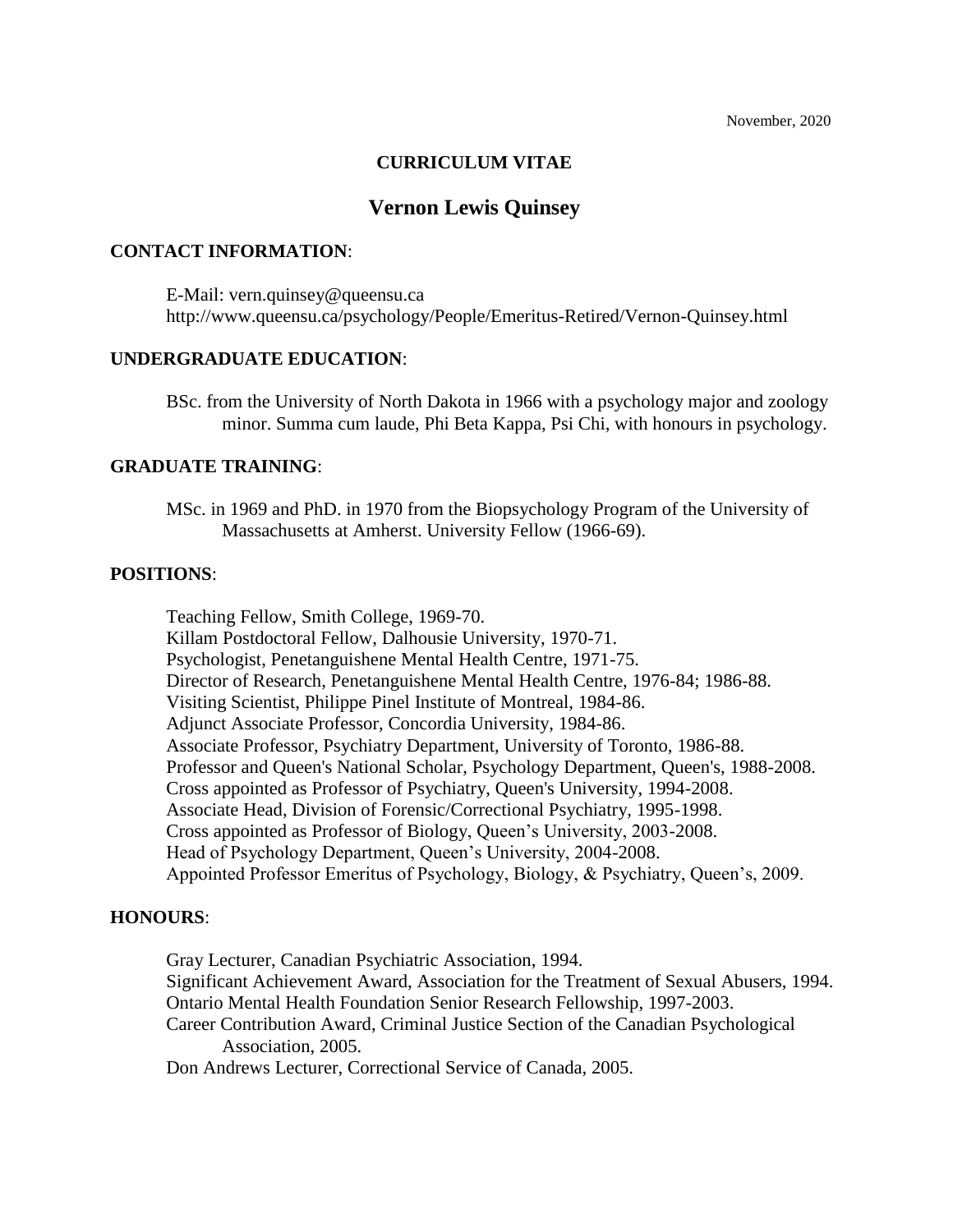Donald O. Hebb Award for contributions to psychology as a science, Canadian Psychological Association, 2008.

# **ACADEMIC**

### **TEACHING EXPERIENCE**:

Smith College, Northampton, Mass.: Introductory Psychology and Animal Behavior section of Experimental Psychology, 1969-70. Dalhousie: Animal learning portion of introductory psychology, 1970-71. Wilfred Laurier University: Introductory Psychology, 1977-78. York University: Abnormal Psychology, 1979-80. University of Montreal: Graduate Directed Studies course, 1984-85. Mental Health Centre, Penetanguishene: Crisis intervention and prevention, self defense, and patient restraint to psychiatric hospital staff, 1980-84. Karate instructor, 1982-84; 1991-96. First dan, Okinawan Goju-ryu (1988). Ontario Region, Correctional Service Canada: Correctional Psychology for psychology staff, 1991-92. Queen's University: Introductory Psychology, Abnormal Psychology, Psychometrics, Human Evolution and Behavior, Psychology of Crime, History of Psychology. Graduate courses in Prediction and Management of Violent Behavior, Juvenile Delinquency, Human Evolution and Behavior, and Research Skills. Lectures in various graduate clinical psychology courses, 1988-2004.

# **PROFESSIONAL**

### **ADMINISTRATIVE EXPERIENCE**:

As part of an interdisciplinary team, designed, implemented, and supervised on-ward behavioral programs on a 150-bed maximum security psychiatric unit, 1971-75. Directed the Research Department at the Penetanguishene Mental Health Centre, 1976-84; 1986-88. Head of Psychology Department, Queen's University, 2004-2008. Registered as a Psychologist in the Province of Ontario in 1972.

#### **SCIENTIFIC AND PROFESSIONAL COMMITTEES**:

- Member of the Ontario Mental Health Foundation Research Committee, 1977-80, and chair, 1980-82.
- Chair, OMHF Ministry of Community and Social Services Research Review Committee, 1987-91.
- Member, Canadian Psychological Association Scientific Affairs Committee, 1979-80. Member of the Research Committee of the Philippe Pinel Institute, 1982-86.
- Participant, Canadian Psychological Association (CPA) State of the Discipline Review, 1984.
- Member of the American National Institute of Mental Health Criminal and Violent Behavior Research Review Committee, 1984-86, and chair, 1986-88.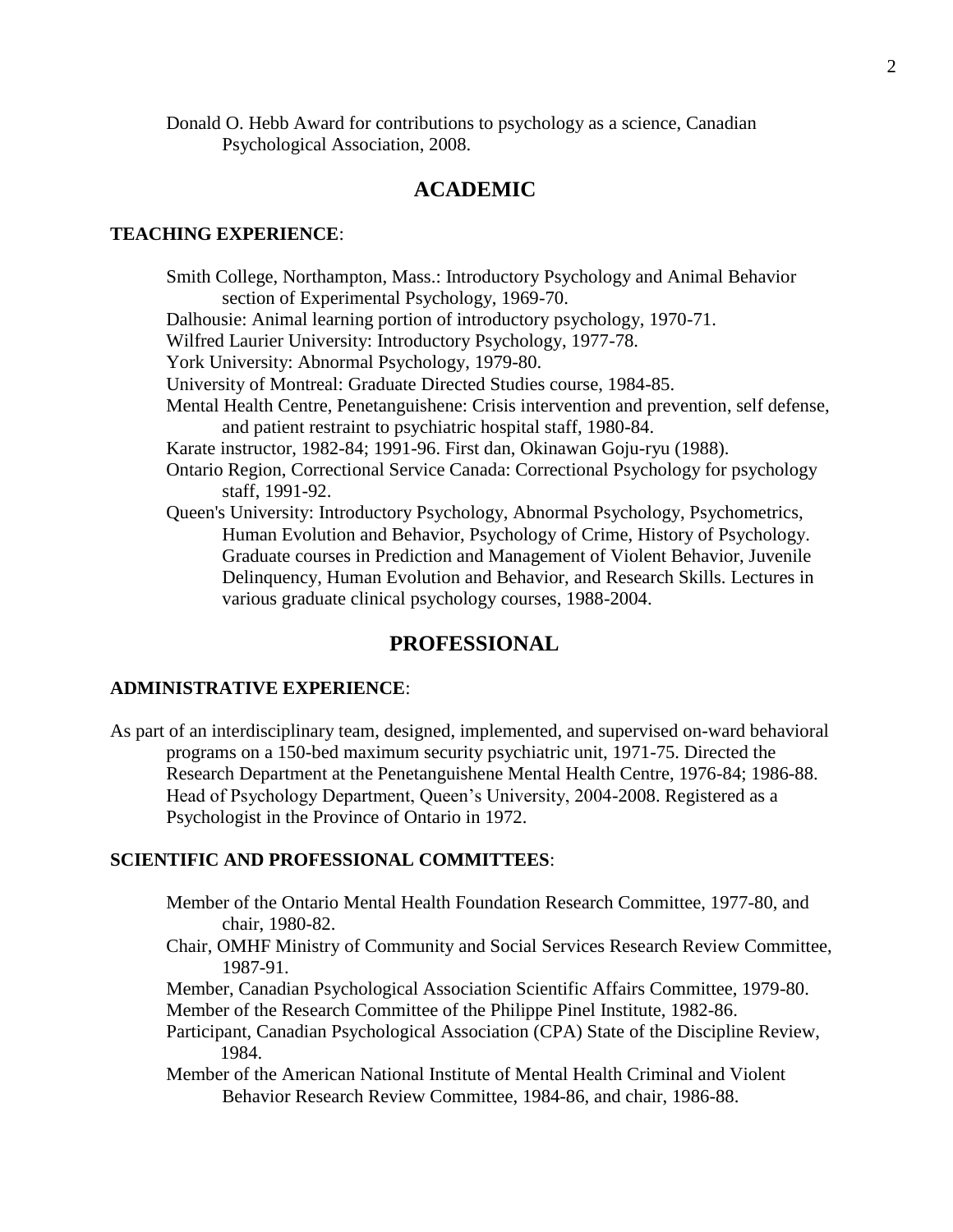Chair, CPA committee for response to the Mental Disorder Project draft, 1984-85. Member, Research Center Technical Advisory Committee of the American National

Committee for Prevention of Child Abuse, 1986.

Co-chair, New York Academy of Sciences meeting on Human Sexual Aggression, 1986. Member, American Psychiatric Association Committee to Revise DSM III Advisory Subcommittee on the Paraphilias, 1986.

Co-chair, NIMH meeting on standardization of measures of sexual preferences, 1987.

Member, Working Group on Services for Mentally Disordered Offenders, Ontario Ministry of Health, 1989.

Member of the American National Institute of Mental Health Criminal and Violent Behavior Research Review Committee, 1984-86, and chair, 1986-88.

Chair, Ontario Ministry of Mental Health/Ministry of Community and Social Services Research Review Committee, 1987-91.

Member, Research Advisory Committee, Sex Offender Treatment and Evaluation Project funded by the California Department of Mental Health and NIMH, 1990-92.

Chair, Committee on Aberrant Behavior, OMHF, 1991-94.

Consultant, Working Group on High Risk Offenders. Reported to the Solicitor General of Canada. 1993.

Member, Ad Hoc Committee of the Criminal Justice Psychology Section dealing with dangerous offender legislation. 1993.

Member, Research Committee, Kingston Psychiatric Hospital. 1995-2004.

Member, Advisory Board, Pacific Institute for the Study of Conflict and Aggression. 2000-2006.

Member, Academic Advisory Committee, Applied Degree, St. Lawrence College, 2001.

Participant, Ontario Mental Health Foundation Consensus Building Special Initiatives Consensus Building Workshop, 2001.

External Review Team. Psychology Department, University of Montreal, 2005.

### **EDITORIAL BOARDS**:

Crime and Justice, 1977-79. Canadian Journal of Behavioural Science, 1979-88.

Treatment of Sexual Aggressives Newsletter, 1980.

International Journal of Law and Psychiatry, 1982-94.

Sexual Coercion and Assault, 1985-88.

Journal of Interpersonal Violence, 1985-2010.

Annals of Sex Research, 1986-94.

Journal of Forensic Psychiatry and Psychology, 1989-2010.

Violence Update, 1989-94.

Sexual Abuse: Research and Treatment, 1994-2010.

Aggression and Violent Behavior: A Review Journal, 1995-2010. Acta Sexologica, 1995-97.

Trauma, Abuse, and Violence: A Journal of Reviews, 1998-2010.

Legal and Criminological Psychology, 2000-2010.

International Journal of Forensic Psychology, 2001-2010.

The Open Journal of Criminology, 2007-2010.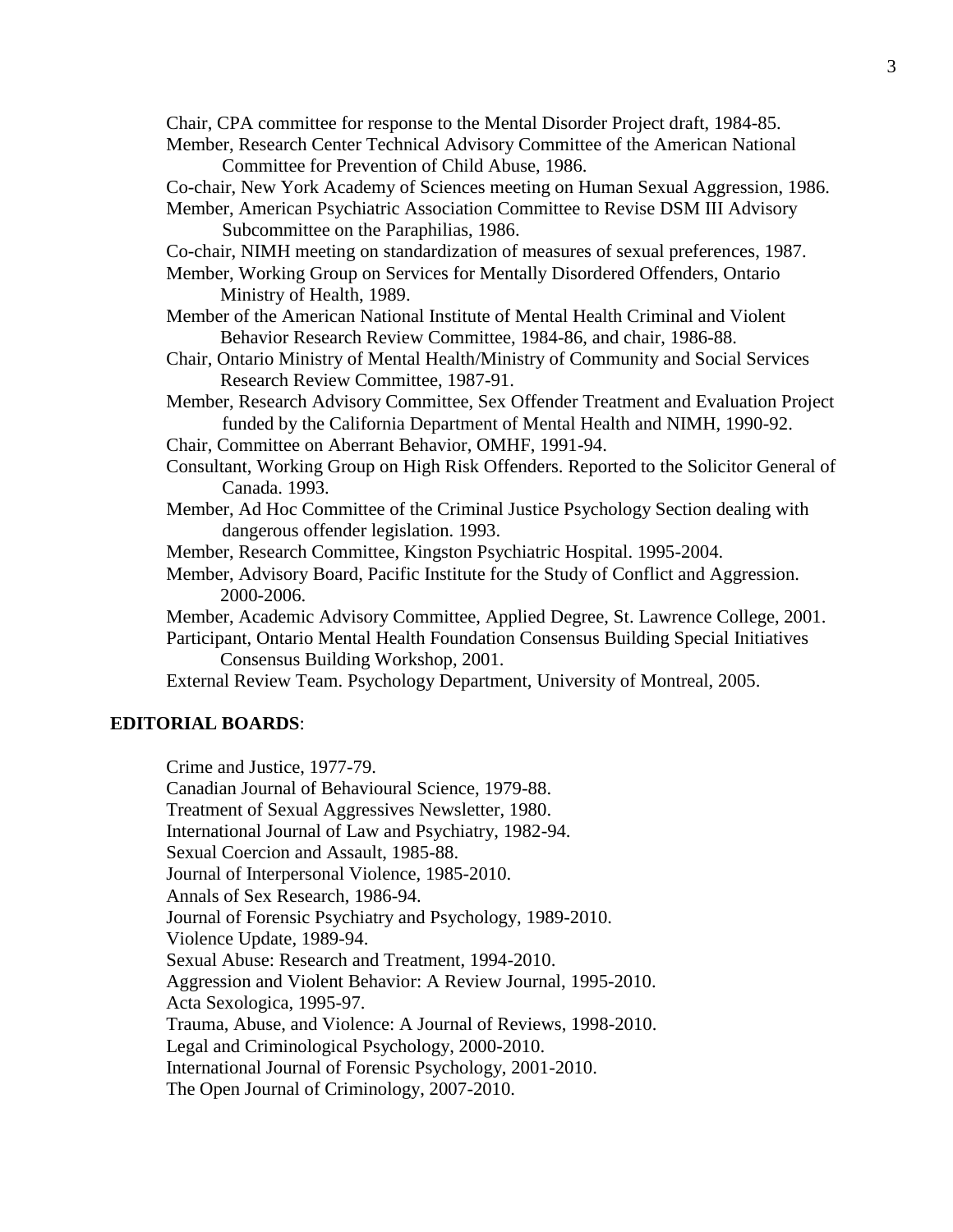### **CONSULTANT POSITIONS**:

Behaviour Management Services, York Central Hospital, Richmond Hill, ON, 1982-90. Mental Health Centre, Penetanguishene, Ontario, 1988-92. Kingston Psychiatric Hospital, 1988-2001. Mental Health Facilities Branch of the Ontario Ministry of Health, 1990-94. Correctional Service Canada (Ontario Region), 1990-95. Supervising Consultant, Tri-Ministerial Facility Population Review (Ontario), 1997. Institute for Social Policy, Evergreen State College, Olympia, Washington, 1997-2000. Consultant in connection to a genocide trial to the Senior Trial Attorney, Office of the Prosecutor, ICTR, Arusha, Tanzania, 1998. President, Q & A Consultants Incorporated, 1999-2005.

# **SELECTED EXPERT TESTIMONY**:

Canadian Parliamentary Committee on Sentencing, 1989. Committee of the Colorado State Legislature on Criminal Sanctions, 1990. Ontario College of Physicians and Surgeons Disciplinary Review Panel, 1990. Ontario Lieutenant Governor's Board of Review, 1991. Temporary Absence Review Panel (reporting to the Solicitor General), 1992. Coroner's Inquest into the death of Christopher Stephenson. Brampton, ON, 1992). Coroner's Inquest into the death of a Brockville Psychiatric Hospital patient. Brockville, ON (1993). Ontario Criminal Code Review Board, 1994-9. King County Superior Court, Seattle, WA. In Re the Detention of Aqui, 1996; Henrickson, 1997, and Soliz, 1999. Circuit Court of Scott County, Missouri, In Re Nelvin Spencer, 2002. McLellan vs Attorney General of Canada, 2005. Ewert vs. Attorney General of Canada, 2006. Canadian Parliamentary Standing Committee on Justice and Human Rights, 2011. Barker ats Egglestone, Toronto, 2019.

# **RESEARCH**

### **RESEARCH INTERESTS**:

Prediction, modification, and management of antisocial and violent behavior, applied decision making, program development and evaluation, sexual preference assessment, sex offenders, forensic/correctional psychology, evolutionary explanations of sexual and aggressive behaviors.

# **RESEARCH GRANTS**:

Past funding from the Ontario Mental Health Foundation, Laidlaw Foundation, Ontario Ministry of Health, Physicians' Services Incorporated, US National Institute of Mental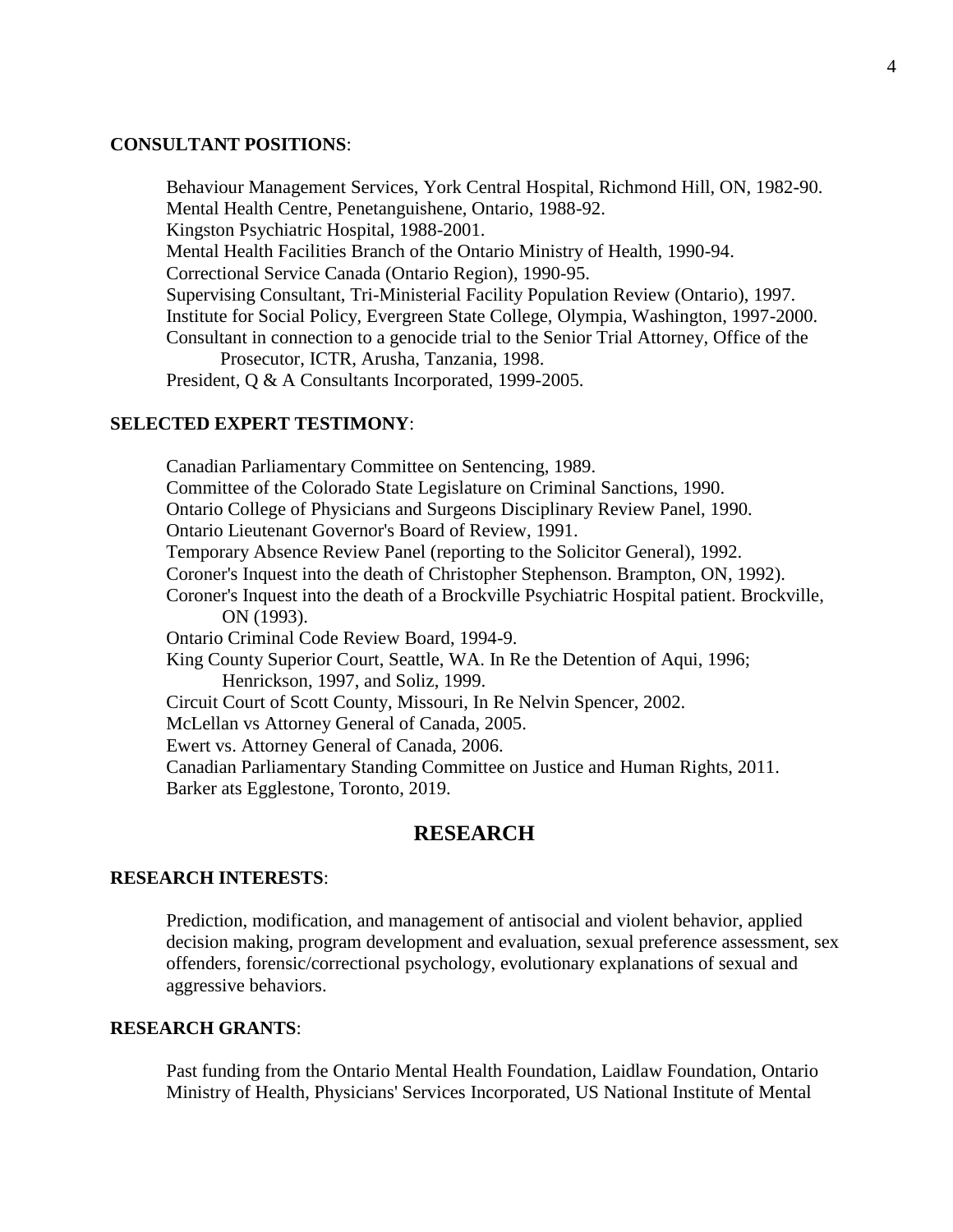Health, Advisory Research Council (Queen's), Social Science and Humanities Research Council, Canadian Institutes of Health Research.

### **RESEARCH CONTRACTS**:

Past funding from the Law Reform Commission of Canada, Ministry of the Solicitor General, Kingston Psychiatric Hospital, Correctional Service Canada, Mental Health Facilities Branch of the Ontario Ministry of Health, Ontario Ministry of Community and Social Services.

# **PUBLICATIONS TO NOVEMBER 2020**

Articles and chapters are available at: https://www.researchgate.net/profile/Vernon\_Quinsey

## **BOOKS**:

- Griffiths, D., Quinsey, V.L., & Hingsburger, D. (1989). *Changing inappropriate sexual behaviors: A community based approach for persons with developmental disabilities*. Toronto: Brookes.
- Rice, M.E., Harris, G.T., Varney, G.W., & Quinsey, V.L. (1989). *Violence in institutions: Understanding, prevention, and control*. Toronto: Hogrefe and Huber.
- Webster, C.D., Harris, G.T., Rice, M.E., Cormier, C., & Quinsey, V.L. (1994). *The violence prediction scheme: Assessing dangerousness in high risk men*. Centre of Criminology, University of Toronto.
- Zamble, E. & Quinsey, V.L. (1997). *The criminal recidivism process*. University of Cambridge Press.
- Quinsey, V.L. & Lalumière, M. (2001). *Assessment of sexual offenders against children*. Second Edition. Thousand Oaks, CA: Sage.
- Quinsey, V.L., Skilling, T.A., Lalumière, M.L., & Craig, W. (2004). *Juvenile delinquency: Understanding individual differences*. Washington, DC: American Psychological Association.
- Lalumière, M.L., Harris, G.T., Quinsey, V.L., & Rice, M.E. (2005). *The causes of rape: Understanding individual differences in the male propensity for sexual aggression*. Washington, DC: American Psychological Association.
- Quinsey, V.L., Harris, G.T., Rice, M.E., & Cormier, C. (2006). *Violent offenders: Appraising and managing risk*. Second Edition, Washington, D.C.: American Psychological Association.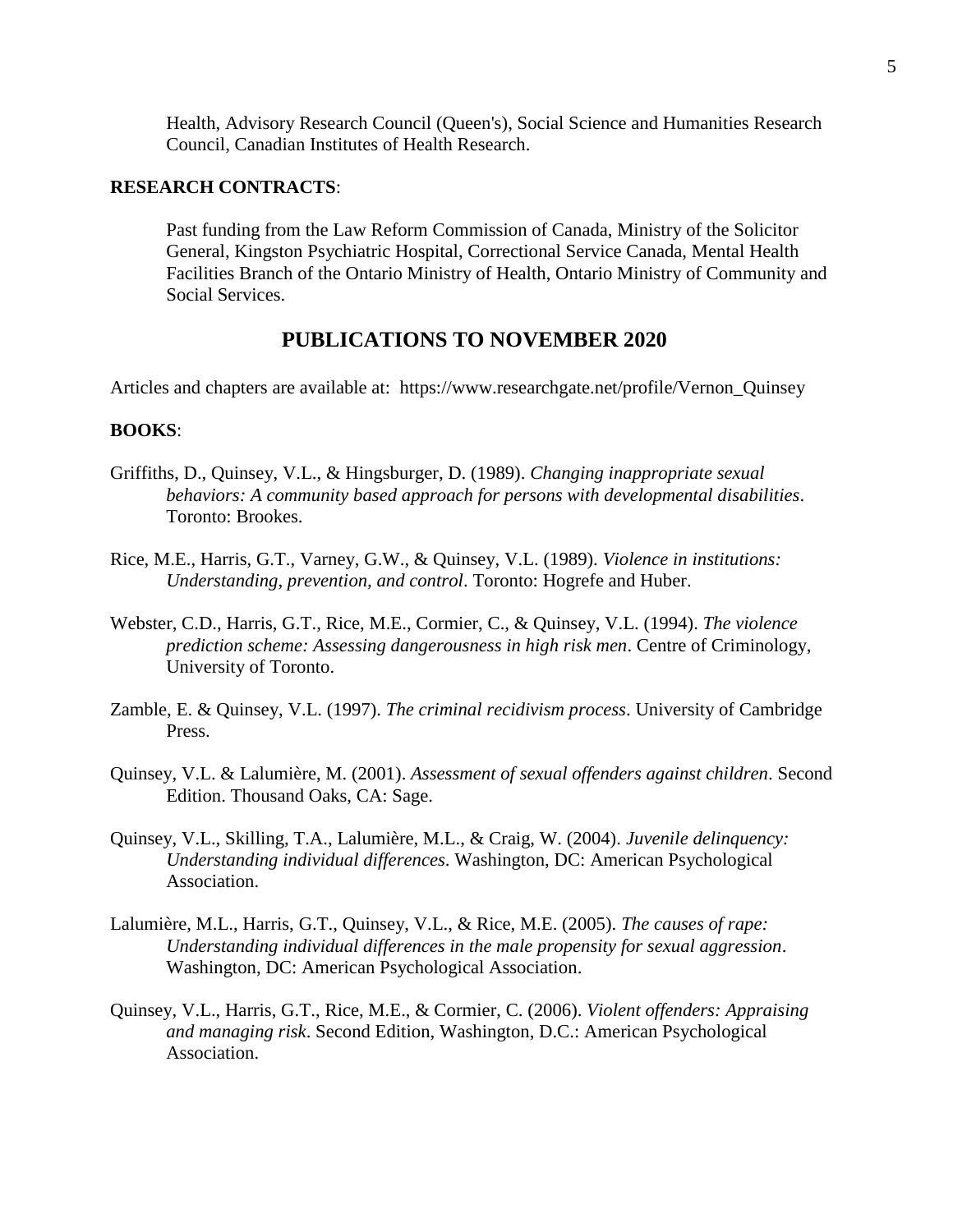Harris, G.T., Rice, M.E., Quinsey, V.L., & Cormier, C. (2015). *Violent offenders: Appraising and managing risk*. Third Edition, Washington, D.C.: American Psychological Association.

### **MONOGRAPH**:

Quinsey, V.L. (2013). *Conflicting legacies of the old Northwest: Methodism, fur traders, and*  farmers. 2<sup>nd</sup>. ed. Wordpress.com. http://conflictinglegacies.wordpress.com/

# **FICTION**:

Quinsey, V.L. (2020). *The Current River murders*. Kindle Books/Amazon.ca.

#### **EDITED BOOKS**:

- Prentky, R. & Quinsey, V.L. (1988). (Eds.). *Human sexual aggression: Current perspectives*. New York Academy of Sciences.
- Peters, R.DeV., McMahon, R.J., & Quinsey, V.L. (1992). (Eds.). *Aggression and violence throughout the lifespan*. Newbury Park, CA: Sage.

#### **EDITED SPECIAL ISSUES OF JOURNALS**:

- Quinsey, V.L. (1984). (Ed.), Empirical approaches to law and psychiatry. *International Journal of Law and Psychiatry, 7*, 1.
- Quinsey, V.L. (1986). (Ed.), The prediction and control of violent behavior. *Journal of Interpersonal Violence, 1*, 2 & 4.

## **JOURNAL ARTICLES** :

- Quinsey, V.L. & Ayres, J.J.B. (1969). Shock-induced facilitation of a partially extinguished CER. *Psychonomic Science, 14*, 213-214.
- Quinsey, V.L. & Ayres, J.J.B. (1969). The effect of CS-induced fear on a partially extinguished CER. *Psychonomic Science, 14*, 242-244.
- Ayres, J.J.B. & Quinsey, V.L. (1970). Between-groups incentive effects on conditioned suppression. *Psychonomic Science, 21*, 294-296.
- Quinsey, V.L. (1970). Some applications of adaptation-level theory to aversive behavior. *Psychological Bulletin, 73*, 441-450.
- Quinsey, V.L. (1971). Effect of sucrose concentration and food deprivation on fixed-ratio punishment of licking. *Psychonomic Science, 23*, 337-339.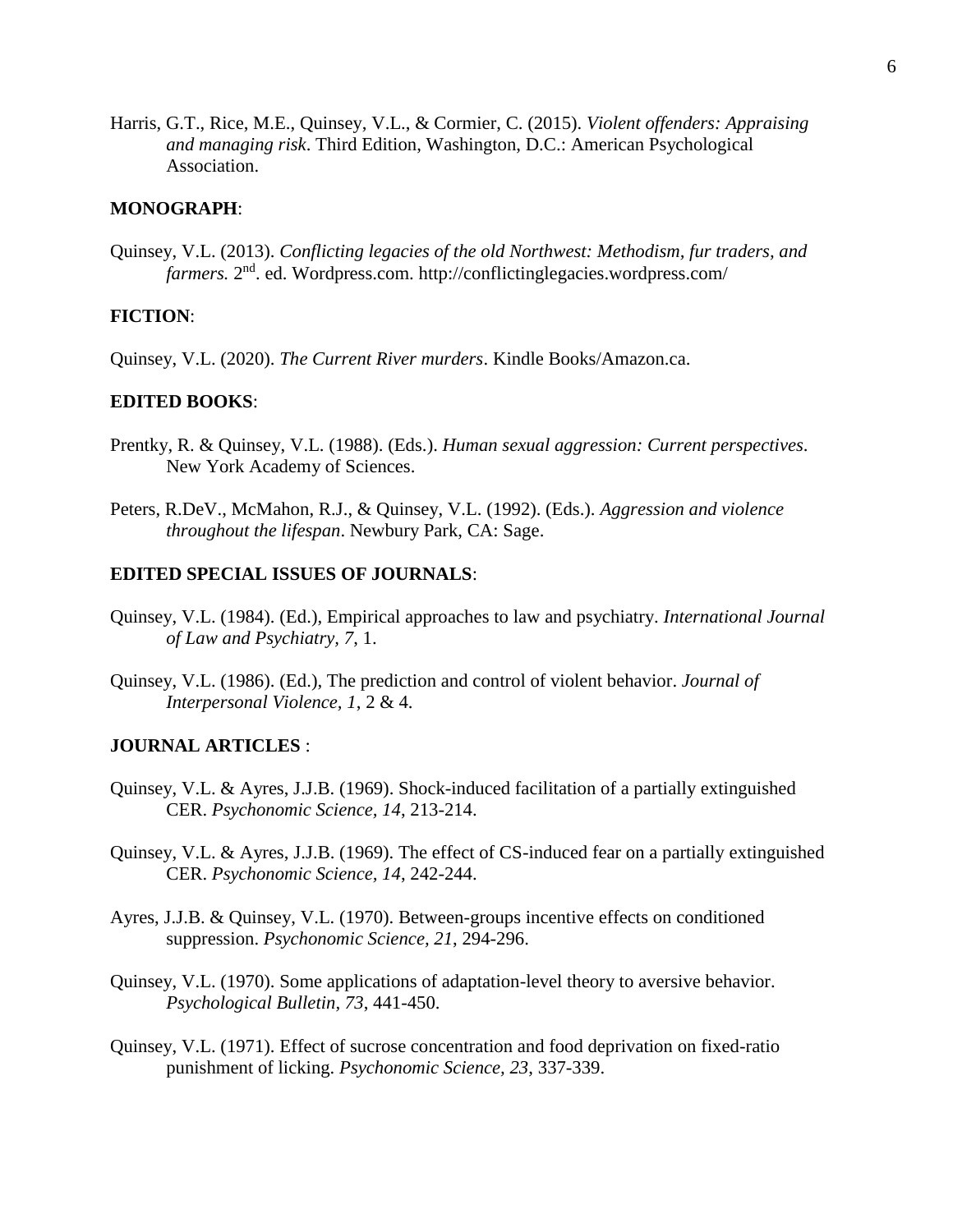- Quinsey, V.L. (1971). Conditioned suppression with no CS-US contingency in the rat. *Canadian Journal of Psychology, 25*, 54-67.
- Quinsey, V.L. (1972). Lick-shock contingencies in the rat. *Journal of the Experimental Analysis of Behavior, 17*, 119-125.
- Quinsey, V.L. (1973). Methodological issues in evaluating the effectiveness of aversion therapies for institutionalized child molesters. *Canadian Psychologist, 14*, 350-361.
- Quinsey, V.L. (1975). Psychiatric staff conferences of dangerous mentally disordered offenders. *Canadian Journal of Behavioural Science, 7*, 60-69.
- Quinsey, V.L., Pruesse, M., & Fernley, R. (1975). A follow-up of patients found not guilty by reason of insanity or unfit for trial. *Canadian Psychiatric Association Journal, 20*, 461- 467.
- Quinsey, V.L., Pruesse, M., & Fernley, R. (1975). Oak Ridge patients: Prerelease characteristics and postrelease adjustment. *Journal of Psychiatry and Law, 3*, 63-77.
- Quinsey, V.L. & Sarbit, B. (1975). Behavioral changes associated with the introduction of a token economy in a maximum security psychiatric institution. *Canadian Journal of Criminology and Corrections, 17*, 177-182.
- Quinsey, V.L., Steinman, C.M., Bergersen, S.G., & Holmes, T.F. (1975). Penile circumference, skin conductance, and ranking responses of child molesters and "normals" to sexual and nonsexual visual stimuli. *Behavior Therapy, 6*, 213-219.
- Quinsey, V.L., Warneford, A., Pruesse, M., & Link, N. (1975). Released Oak Ridge patients: a follow-up of review board discharges. *British Journal of Criminology, 15*, 264-270.
- Quinsey, V.L. & Bergersen, S.G. (1976). Instructional control of penile circumference. *Behavior Therapy, 7*, 489-493.
- Quinsey, V.L., Bergersen, S.G., & Steinman, C.M. (1976). Changes in physiological and verbal responses of child molesters during aversion therapy. *Canadian Journal of Behavioural Science, 8*, 202-212.
- Quinsey, V.L. & Harris, G.T. (1976). A comparison of two methods of scoring the penile circumference response: Magnitude and area. *Behavior Therapy, 7*, 702-704.
- Quinsey, V.L. & Varney, G.W. (1976). Modification of preference in a concurrent schedule by aversive conditioning: An analog study. *Bulletin of the Psychonomic Society, 7*, 211-213.
- Arnold, L., Quinsey, V.L., & Velner, I. (1977). Overcontrolled hostility among men found not guilty by reason of insanity. *Canadian Journal of Behavioural Science, 9*, 333-340.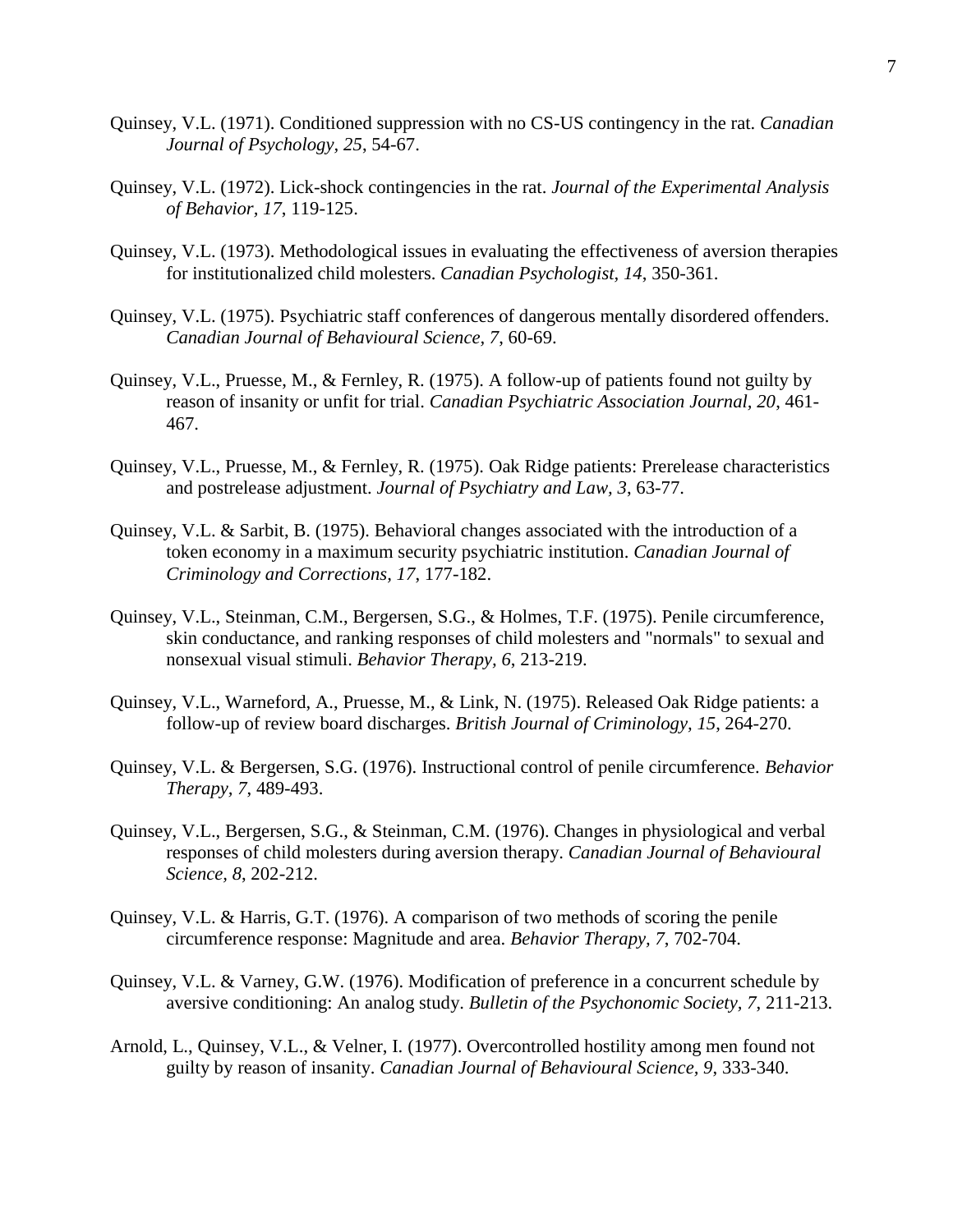- Pruesse, M.G. & Quinsey, V.L. (1977). The dangerousness of patients released from maximum security: A replication. *Journal of Psychiatry and Law, 5*, 293-299.
- Quinsey, V.L. (1977). The assessment and treatment of child molesters: A review. *Canadian Psychological Review, 18*, 204-220.
- Quinsey, V.L. (1977). Problems in the treatment of mentally disordered offenders. *Canada's Mental Health, 25*, 2-3.
- Quinsey, V.L. (1977). Studies in the reduction of assaults in a maximum security psychiatric institution. *Canada's Mental Health, 25*, 21-23.
- Quinsey, V.L. & Boyd, B.A. (1977). An assessment of the characteristics and dangerousness of patients held on Warrants of the Lieutenant Governor. *Crime and Justice, 4*, 268-274.
- Quinsey, V.L. & Varney, G.W. (1977). Social skills game: A general method for the modelling and practice of adaptive behaviors. *Behavior Therapy, 8*, 279-281.
- Quinsey, V.L. & Varney, G.W. (1977). Characteristics of assaults and assaulters in a maximum security psychiatric unit. *Crime and Justice, 5*, 212-220.
- Quinsey, V.L. & Carrigan, W.F. (1978). Penile responses to visual stimuli: Instructional control with and without auditory sexual fantasy correlates. *Criminal Justice and Behavior, 5*, 333-342.
- Quinsey, V.L. & Ambtman, R. (1978). Psychiatric assessments of the dangerousness of mentally ill offenders. *Crime and Justice, 6*, 249-257.
- Quinsey, V.L. (1979). Assessments of the dangerousness of mental patients held in maximum security. *International Journal of Law and Psychiatry, 2*, 389-406.
- Quinsey, V.L. (1979). Demographic and clinical variables associated with release from a maximum security psychiatric institution. *Criminal Justice and Behavior, 6*, 390-399.
- Quinsey, V.L. & Ambtman, R. (1979). Variables affecting psychiatrists' and teachers' assessments of the dangerousness of mentally ill offenders. *Journal of Consulting and Clinical Psychology, 47*, 353-362.
- Quinsey, V.L., Chaplin, T.C., & Carrigan, W.F. (1979). Sexual preferences among incestuous and non-incestuous child molesters. *Behavior Therapy, 10*, 562-565.
- Quinsey, V.L. & McGrath, P. (1979). Problems in using assault frequency to evaluate individual treatment programs. *Journal of Forensic Psychology, 7*, 23-27.
- Quinsey, V.L. (1980). The base rate problem and the prediction of dangerousness: A reappraisal. *Journal of Psychiatry and Law, 8*, 329-340.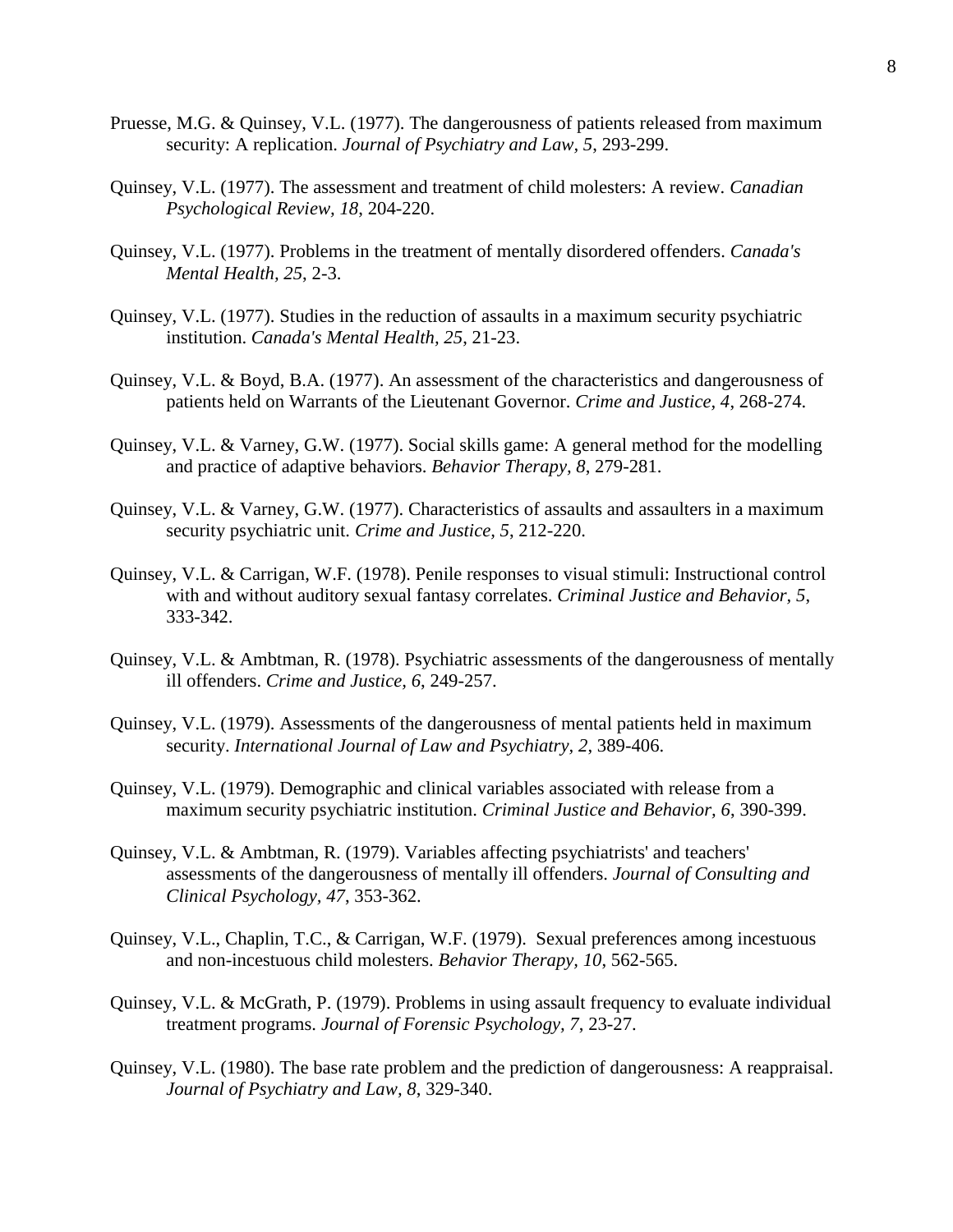- Quinsey, V.L., Arnold, L.S., & Pruesse, M.G. (1980). MMPI profiles of men referred for pretrial psychiatric assessment as a function of offense type. *Journal of Clinical Psychology*, 36, 410-417.
- Quinsey, V.L., Chaplin, T.C., & Carrigan, W.F. (1980). Biofeedback and signaled punishment in the modification of inappropriate sexual age preferences. *Behavior Therapy, 11*, 567-576.
- Rice, M.E. & Quinsey, V.L. (1980). Assessment and training of social competence in dangerous psychiatric patients. *International Journal of Law and Psychiatry, 3*, 371-390.
- Whitman, W.P. & Quinsey, V.L. (1981). Heterosocial skill training for institutionalized rapists and child molesters. *Canadian Journal of Behavioural Science, 13*, 105-114.
- Quinsey, V.L., Chaplin, T.C., & Varney, G.W. (1981). A comparison of rapists' and non-sex offenders' sexual preferences for mutually consenting sex, rape, and physical abuse of women. *Behavioral Assessment, 3*, 127-135.
- Quinsey, V.L. (1982). The Ontario Reformatory at Penetanguishene: 1882. *Canada's Mental Health, 30*, 14-15.
- Quinsey, V.L. & Chaplin, T.C. (1982). Penile responses to nonsexual violence among rapists. *Criminal Justice and Behavior, 9*, 372-384.
- Quinsey, V.L. & Maguire, A. (1983). Offenders remanded for a psychiatric examination: Perceived treatability and disposition. *International Journal of Law and Psychiatry, 6*, 193-205.
- Quinsey, V.L., Maguire, A., & Varney, G.W. (1983). Assertion and overcontrolled hostility among mentally disordered murderers. *Journal of Consulting and Clinical Psychology, 51*, 550-556.
- Quinsey, V.L. (1984). Institutional release policy and the identification of dangerous men: A review of the literature. *Criminologie, 17*, 53-78, en francais.
- Quinsey, V.L. & Chaplin, T.C. (1984). Stimulus control of rapists' and non-sex offenders' sexual arousal. *Behavioral Assessment, 6*, 169-176.
- Quinsey, V.L., Chaplin, T.C., & Upfold, D. (1984). Sexual arousal to nonsexual violence and sadomasochistic themes among rapists and non-sex offenders. *Journal of Consulting and Clinical Psychology, 52*, 651-657.
- Earls, C.M. & Quinsey, V.L. (1985). What is to be done? Future research on the assessment and behavioral treatment of sex offenders. *Behavioral Sciences and the Law, 3*, 377-390.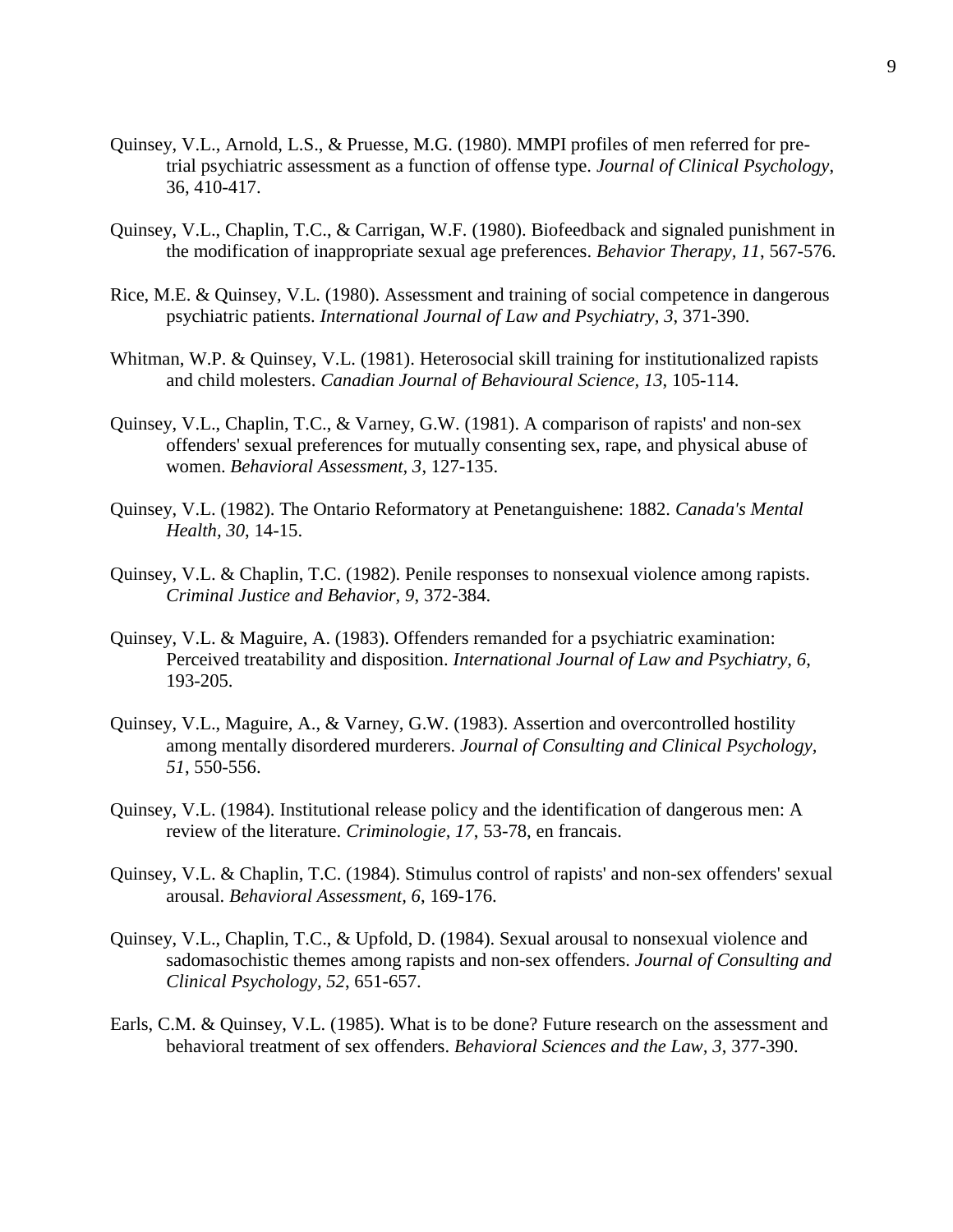- Quinsey, V.L. & Upfold, D. (1985). Rape completion and victim injury as a function of female resistance strategy. *Canadian Journal of Behavioural Science, 17*, 40-50.
- Rice, M.E., Helzel, M.F., Varney, G.W., & Quinsey, V.L. (1985). Crisis prevention and intervention training for psychiatric hospital staff. *American Journal of Community Psychology, 13*, 289-304.
- Quinsey, V.L. & Cyr, M. (1986). Perceived dangerousness and treatability of offenders: The effects of internal versus external attributions of crime causality. *Journal of Interpersonal Violence, 1*, 458-471.
- Quinsey, V.L. & Maguire, A. (1986). Maximum security psychiatric patients: Actuarial and clinical prediction of dangerousness. *Journal of Interpersonal Violence, 1*, 143-171.
- Quinsey, V.L., Marion, G., Upfold, D., & Popple, K.T. (1986). Issues in teaching physical methods of resisting rape. *Sexual Coercion and Assault, 1*, 125-130.
- Rice, M.E. & Quinsey, V.L. (1986). Contributions of Canadian applied psychological research to correctional and psychiatric institutions. *Canadian Psychology, 27*, 1-21.
- Stermac, L.E. & Quinsey, V.L. (1986). Social competence among rapists. *Behavioral Assessment, 8*, 171-185.
- Earls, C.M., Quinsey, V.L., & Castonguay, L.G. (1987). A comparison of three methods of scoring penile circumference changes. *Archives of Sexual Behavior, 16*, 493-500.
- Quinsey, V.L. (1988). Sexual deviancy. *Current Opinion in Psychiatry, 1*, 688-690.
- Quinsey, V.L. (1988). Assessments of the treatability of forensic patients. *Behavioral Sciences and the Law, 6*, 443-452.
- Quinsey, V.L. & Chaplin, T.C. (1988). Preventing faking in phallometric assessments of sexual preference. *Annals of the New York Academy of Sciences, 528*, 49-58.
- Quinsey, V.L. & Chaplin, T.C. (1988). Penile responses of child molesters and normals to descriptions of encounters with children involving sex and violence. *Journal of Interpersonal Violence, 3*, 259-274.
- Quinsey, V.L., Cyr, M., & Lavallee, Y. (1988). Treatment opportunities in a maximum security psychiatric hospital: A problem survey. *International Journal of Law and Psychiatry, 11*, 179-194.
- Quinsey, V.L., Chaplin, T.C. & Upfold, D. (1989). Arsonists and sexual arousal to fire setting: Correlation unsupported. *Behavior Therapy and Experimental Psychiatry, 20*, 203-209.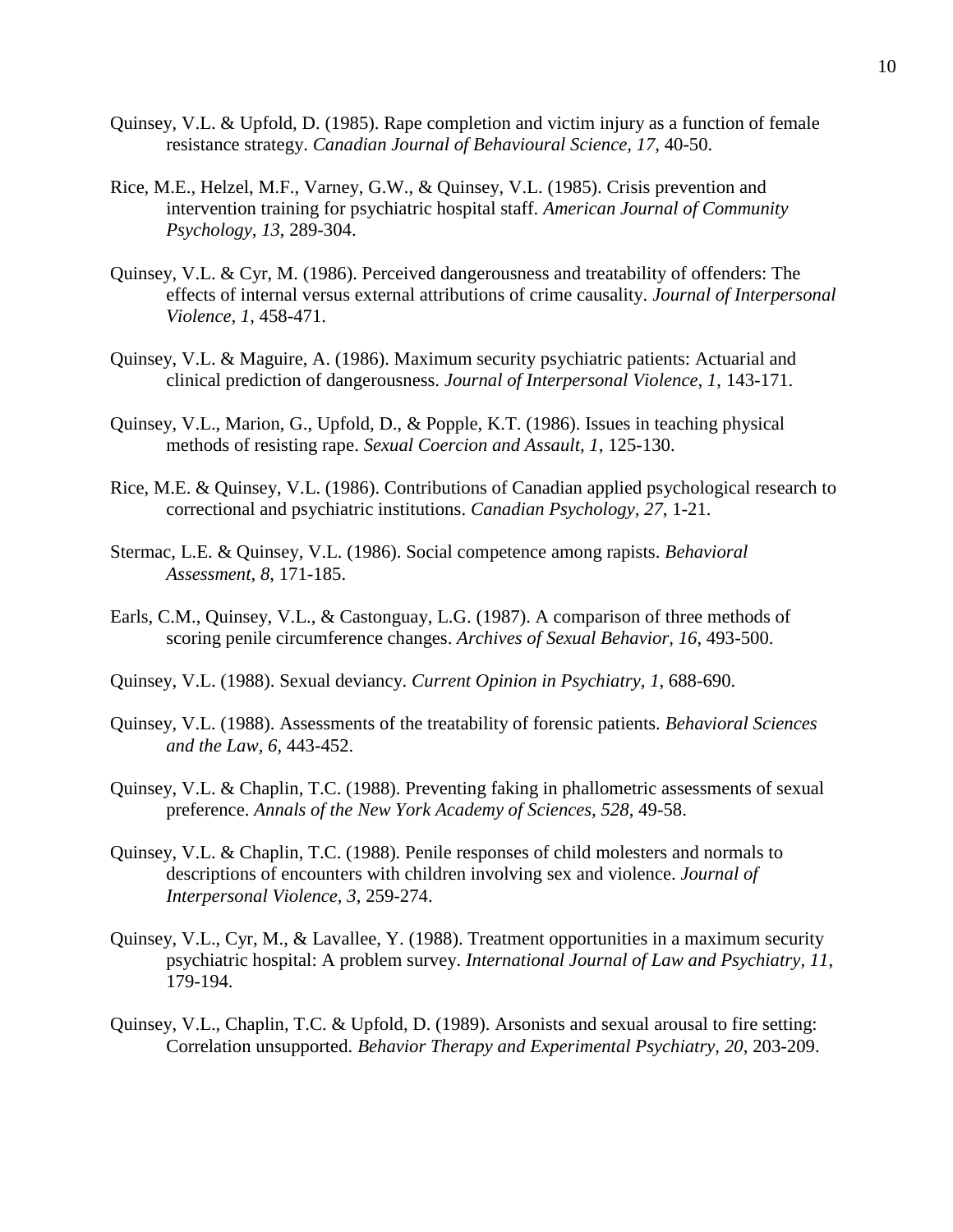- Quinsey, V.L. & Laws, D.R. (1990). Validity of physiological measures of pedophilic sexual arousal in a sexual offender population: A critique of Hall, Proctor, and Nelson. *Journal of Consulting and Clinical Psychology, 58*, 886-888.
- Rice, M.E., Harris, G.T., & Quinsey, V.L. (1990). A followup of rapists assessed in a maximum security psychiatric facility. *Journal of Interpersonal Violence, 5*, 435-448.
- Rice, M.E., Quinsey, V.L., & Houghton, R. (1990). Predicting treatment outcome and recidivism among patients in a maximum security token economy. *Behavioral Sciences and the Law, 8*, 313-326.
- Rice, M.E., Harris, G.T., & Quinsey, V.L. (1991). Evaluation of an institution-based treatment program for child molesters. *Canadian Journal of Program Evaluation, 6*, 111-129.
- Rice, M.E., Quinsey, V.L., & Harris, G.T. (1991). Sexual recidivism among child molesters released from a maximum security psychiatric institution. *Journal of Consulting and Clinical Psychology, 59*, 381-386.
- Harris, G.T., Rice, M.E., Quinsey, V.L., Chaplin, T.C., & Earls, C. (1992). Maximizing the discriminant validity of phallometric data. *Psychological Assessment, 4*, 502-511.
- Becker, J.V. & Quinsey, V.L. (1993). Assessing suspected child molesters. *Child Abuse and Neglect, 17*, 169-174.
- Harris, G.T., Rice, M.E., & Quinsey, V.L. (1993). Violent recidivism of mentally disordered offenders: The development of a statistical prediction instrument. *Criminal Justice and Behavior, 20*, 315-335.
- Lalumière, M.L. & Quinsey, V.L. (1993). The sensitivity of phallometric measures with rapists. *Sexual Abuse, 6*, 123-138.
- Malcolm, P.B., Andrews, D.A., & Quinsey, V.L. (1993). Discriminant and predictive validity of phallometrically measured sexual age and gender preferences. *Journal of Interpersonal Violence, 8*, 486-501.
- Quinsey, V.L., Rice, M.E., Harris, G.T., & Lalumière, M.L. (1993). Assessing treatment efficacy in outcome studies of sex offenders. *Journal of Interpersonal Violence, 8*, 512-523.
- Walker, W.D. Rowe, R.C., & Quinsey, V.L. (1993). Authoritarianism and sexual aggression. *Journal of Personality and Social Psychology, 65*, 1036-1045.
- Belmore, M.F. & Quinsey, V.L. (1994). Correlates of psychopathy in a non-institutional sample. *Journal of Interpersonal Violence, 9*, 339-349.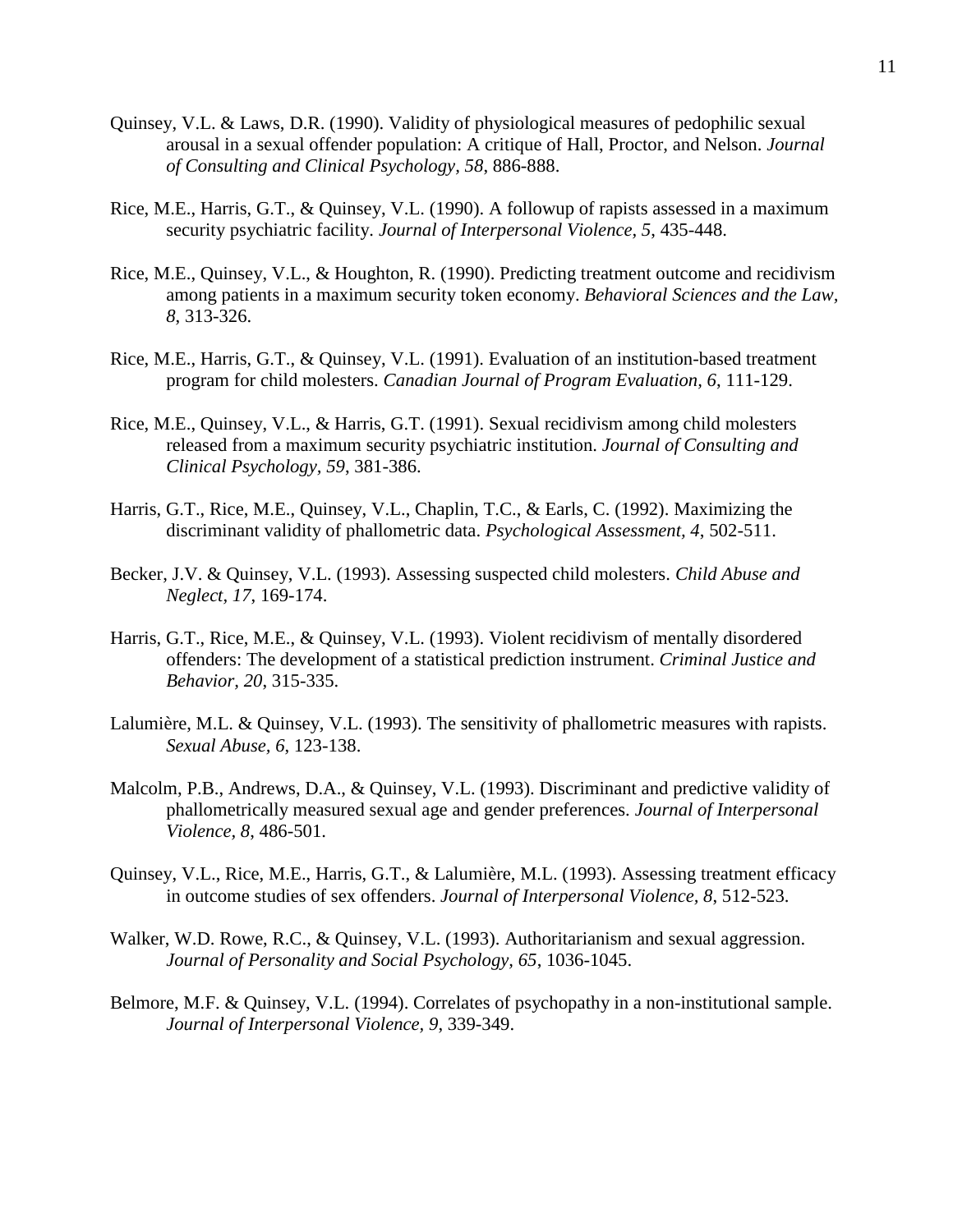- Harris, G.T., Rice, M.E., & Quinsey, V.L. (1994). Psychopathy as a taxon: Evidence that psychopaths are a discrete class. *Journal of Consulting and Clinical Psychology, 62*, 387- 397.
- Lalumière, M.L. & Quinsey, V.L. (1994). The discriminability of rapists from non-sex offenders using phallometric measures: A meta-analysis. *Criminal Justice and Behavior, 21*, 150- 175.
- Horley, J. & Quinsey, V.L. (1994). Assessing the cognitions of child molesters: Use of the semantic differential with incarcerated offenders. *Journal of Sex Research, 31*, 171-178.
- Cannon, C.K. & Quinsey, V.L. (1995). The likelihood of violent behaviour: Predictions, postdictions, and hindsight bias. *Canadian Journal of Behavioural Science, 27*, 92-106.
- Landolt, M.A., Lalumière, M.L., & Quinsey, V.L. (1995). Sex differences and intra-sex variations in human mating tactics: An evolutionary approach. *Ethology and Sociobiology, 16*, 3-23.
- Quinsey, V.L., Rice, M.E., & Harris, G.T. (1995). Actuarial prediction of sexual recidivism. *Journal of Interpersonal Violence, 10*, 85-105.
- Quinsey, V.L. (1995). The prediction and explanation of criminal violence. *International Journal of Law and Psychiatry, 18*, 117-127.
- Horley, J. & Quinsey, V.L. (1995). Child molesters' construal of themselves, other adults, and children. *Journal of Constructivist Psychology, 8*, 193-212.
- Quinsey, V.L., & Lalumière, M.L. (1995). Evolutionary perspectives on sexual offending. *Sexual Abuse, 7*, 301-315.
- Villeneuve, D. & Quinsey, V.L. (1995). Predictors of general and violent recidivism among mentally disordered prison inmates. *Criminal Justice and Behavior, 22*, 397-410.
- Seto, M., Lalumière, M.L., & Quinsey, V.L. (1995). Sensation seeking and males' sexual strategy. *Personality and Individual Differences, 19*, 669-676.
- Harris, G.T., Rice, M.E., Quinsey, V.L., & Chaplin, T.C. (1996). Viewing time as a measure of sexual interest among child molesters and normal heterosexual men. *Behaviour Research and Therapy, 34,* 389-394.
- Lalumière, M.L., Chalmers, L.J., Quinsey, V.L., & Seto, M.C. (1996). A test of the mate deprivation hypothesis of sexual coercion. *Ethology and Sociobiology, 17*, 299-318.
- Lalumière, M.L. & Quinsey, V.L. (1996). Sexual deviance, antisociality, mating effort, and the use of sexually coercive behaviors. *Personality and Individual Differences, 21*, 33-48.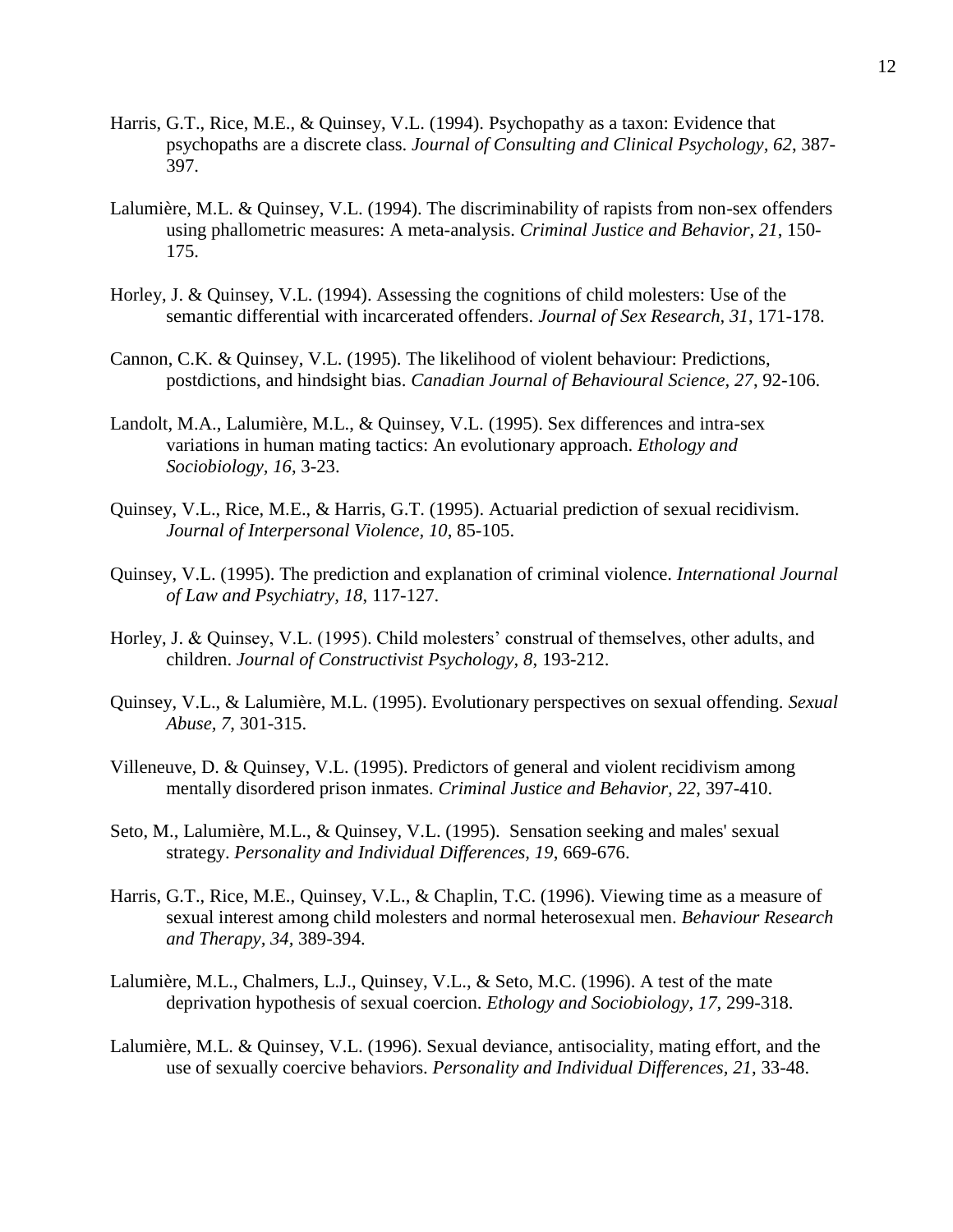- Lalumière, M.L., Quinsey, V.L., & Craig, W. (1996). Why children from the same family are so different from each other: A Darwinian note. *Human Nature, 7,* 281-290.
- Quinsey, V.L., Earls, C., Ketsetzis, M., & Karamanoukian, A. (1996). Viewing time as a measure of sexual interest. *Ethology and Sociobiology, 17*, 341-354.
- Quinsey, V.L., Reid, K.S., & Stermac, L.E. (1996). Mentally disordered offenders' accounts of their crimes. *Criminal Justice and Behavior, 23,* 472-489.
- Horley, J. Quinsey, V.L., & Jones, S. (1997). Incarcerated child molesters' perceptions of themselves and others. *Sexual Abuse, 9*, 43-55.
- Quinsey, V.L., Coleman, G., Jones, B. & Altrows, I. (1997). Proximal antecedents of eloping and reoffending among mentally disordered offenders. *Journal of Interpersonal Violence, 12*, 794-813.
- Seto, M.C., Khattar, N.A., Lalumière, M.L., & Quinsey, V.L. (1997). Deception and sexual strategy in psychopathy. *Personality and Individual Differences, 22*, 301-307.
- Harris, G.T., Rice, M.E., & Quinsey, V.L. (1998). Appraisal and management of risk in sexual aggressors: Implications for criminal justice policy. *Psychology, public policy, and law*, 4, 73-115.
- Lalumière, M. L., Harris, G. T., Quinsey, V. L., & Rice, M. E. (1998). Sexual deviance and number of older brothers among sexual offenders. *Sexual Abuse, 10,* 5-15.
- Lalumière, M. L., & Quinsey, V. L. (1998). Pavlovian conditioning of sexual interests in human males. *Archives of Sexual Behavior, 27*, 241-252.
- Lieb, R., Quinsey, V.L., & Berliner, L. (1998). Sexual predators and social policy. *Crime and Justice: A Review of Research, 23,* 43-114.
- Quinsey, V.L., Khanna, A. & Malcolm, B. (1998). A retrospective evaluation of the Regional Treatment Centre Sex Offender Treatment Program. *Journal of Interpersonal Violence, 13*, 621-644.
- Harris, G.T., Rice, M.E., Chaplin, T.C., & Quinsey, V.L. (1999). Dissimulation in phallometric testing of rapists' sexual preferences. *Archives of Sexual Behavior, 28*, 223-232.
- Lalumière, M. L., & Quinsey, V. L. (1999). A Darwinian interpretation of individual differences in male propensity for sexual aggression. *Jurimetrics, 39*, 201-216.
- Quinsey, V.L., Lalumière, M.L., Querée, M. & McNaughton, J.K. (1999). Perceived crime severity and biological kinship*. Human Nature, 10,* 399-414.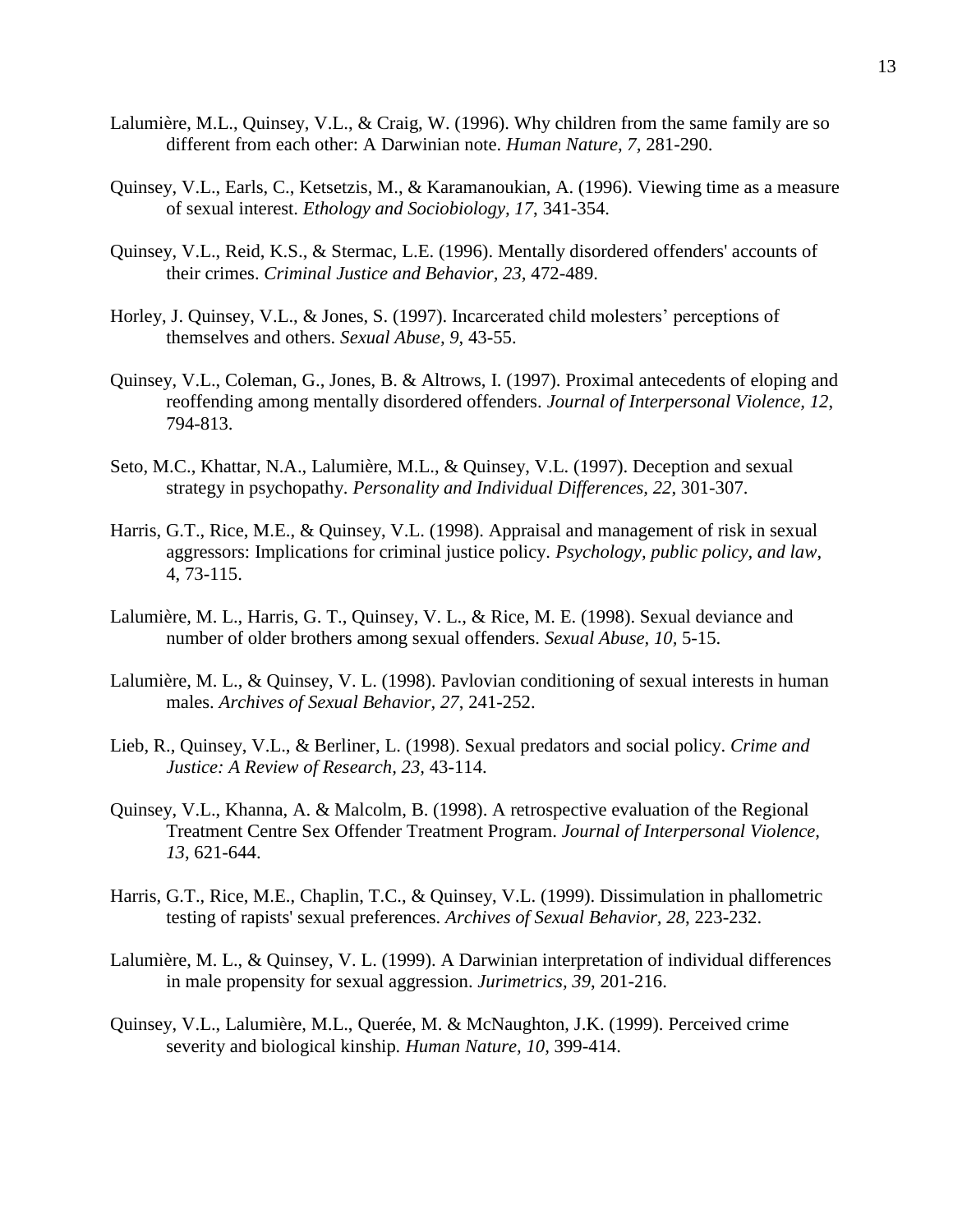- Silverthorne, Z.A. & Quinsey, V.L. (2000). Sexual partner age preferences of homosexual and heterosexual men and women. *Archives of Sexual Behavior, 29*, 67-76.
- Quinsey, V.L., Book, A.S., & Lalumière, M.L. (2001). A factor analysis of traits related to individual differences in antisocial behavior. *Criminal Justice and Behavior. 28*, 522-536.
- Skilling, T.A., Quinsey, V.L., & Craig, W. (2001). Evidence of a taxon underlying serious antisocial behavior in boys. *Criminal Justice and Behavior, 28*, 450-470.
- Glover, A.J.J., Nicholson, D.E., Hemmati, T., Bernfeld, G.A., & Quinsey, V.L. (2002). A comparison of predictors of general and violent recidivism among high risk federal offenders. *Criminal Justice and Behavior, 29*, 235-249*.*
- Hanson, R.K., Gordon, A., Harris, A.J.R., Marques, J.K., Murphy, W., Quinsey, V.L., & Seto, M.C. (2002). First report of the Collaborative Outcome Data Project on the Effectiveness of Psychological Treatment for Sex Offenders. *Sexual Abuse, 14,* 155-168.
- Quinsey, V.L. (2002). Evolutionary theory and criminal behavior. *Legal and Criminological Psychology, 7,* 1-13.
- Rice, M.E., Harris, G.T., & Quinsey, V.L. (2002). The appraisal of violence risk. *Current Opinion in Psychiatry, 15,* 589-593.
- Skilling, T.A., Harris, G.T., Rice, M.E., & Quinsey, V.L. (2002). Identifying persistently antisocial offenders using the Hare Psychopathy Checklist and the DSM Antisocial personality disorder criteria. *Psychological Assessment, 14*, 27-38.
- Volk, A. & Quinsey, V.L. (2002). The influence of infant facial cues on adoption preferences. *Human Nature, 13*, 437-456.
- Harris, G.T., Rice, M.E., Quinsey, V.L., Lalumière, M.L., Boer, D., & Lang, C. (2003). A multisite comparison of actuarial risk instruments for sex offenders. *Psychological Assessment*, *15*, 413-425.
- Lalumière, M.L., Quinsey, V.L., Harris, G.T., Rice, M.E., & Trautrimas, C. (2003). Are rapists differentially aroused by coercive sex in phallometric assessments? *Annals of the New York Academy of Sciences*, *989*, 211-224.
- Quinsey, V.L. (2003). Etiology of anomalous sexual preferences in men. *Annals of the New York Academy of Sciences*, *989*, 105-117.
- Book, A.S. & Quinsey, V.L. (2004). Psychopaths: Cheaters or warrior-hawks? *Personality and Individual Differences, 36*, 33-35*.*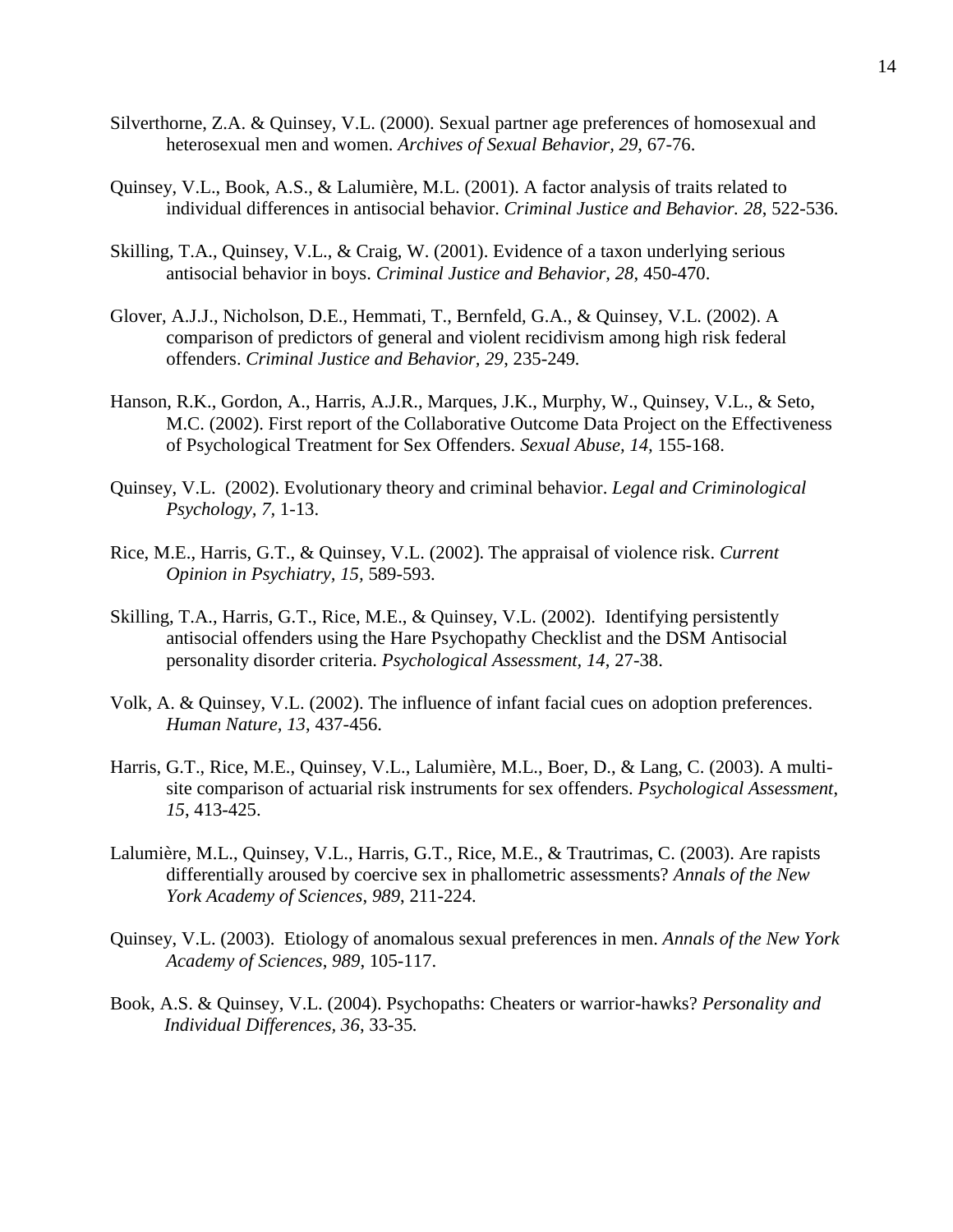- Quinsey, V.L., Book, A.S., & Skilling, T.A. (2004). A follow-up of deinstitutionalized men with intellectual disabilities and histories of antisocial behavior. *Journal of Applied Research in Intellectual Disabilities, 17,* 243-254.
- Waller, K.L., Volk, A. & Quinsey, V.L. (2004). The effect of infant fetal alcohol syndrome facial features on adoption preference. *Human Nature, 15*, 101-119.
- Volk, A.A., Lukjanczuk, J.M., Quinsey, V.L. (2005). Influence of infant and child facial cues of low body weight on adults ratings of adoption preference, cuteness, and health. *Infant Mental Health Journal, 26*, 459-469.
- Provost, M.P., Kosakoski, G., Kormos, C., & Quinsey, V.L. (2006). Female sociosexuality and preference for male masculinization. *Archives of Sexual Behavior, 35,* 305-312.
- Quinsey, V.L., Jones, G.B., Book, A.S., & Barr, K.N. (2006). The dynamic prediction of antisocial behavior among forensic psychiatric patients: A prospective field study. *Journal of Interpersonal Violence, 21,* 1539-1565.
- Volk, A. & Quinsey, V.L. (2006). Cues of high and low body weight negatively influence adults' perceptions and ratings in the hypothetical adoption paradigm. *TheScientificWorldJOURNAL*, *6*, 1574-1582.
- Volk, A.A. & Quinsey, V.L. (2007). Parental investment and resemblance; Replications, refinements, and revisions. *Evolutionary Psychology, www.epjournal.net, 4,* 474-486.
- Book, A.S., Quinsey, V.L., & Langford, D. (2007). Psychopathy and the perception of affect and vulnerability. *Criminal Justice and Behavior, 34*, 531-544.
- Harris, G.T., Rice, M.E., Hilton, N.Z., Lalumière, M.L., & Quinsey, V.L. (2007). Coercive and precocious sexuality as a fundamental aspect of psychopathy. *Journal of Personality Disorders, 21*, 1-27.
- Volk, A.A., Lukjanczuk, J.L., & Quinsey, V.L. (2007). Perceptions of child facial cues as a function of child age. *Evolutionary Psychology, www.epjournal.net, 5,* 801-814.
- Provost, M.P., Troje, N.F. & Quinsey, V.L. (2008). Short term mating strategies and attraction to masculinity in point-light walkers. *Evolution and Human Behavior, 29*, 65-69.
- Provost, M.P., Quinsey, V.L., & Troje, N. F. (2008). Differences in gait across the menstrual cycle and their attractiveness to men. *Archives of Sexual Behavior, 37*, 598-604.
- Quinsey, V.L. (2008). Seeking enlightenment on the dark side of psychology. *Trauma, Violence, and Abu*se*, 9*, 72-83.
- Seto, M. C., Marques, J. K., Harris, G. T., Chaffin, M., Lalumière, M. L., Miner, M. H., Berliner, L., Rice, M. E., Lieb, R., & Quinsey, V. L. (2008). Good science and progress in sex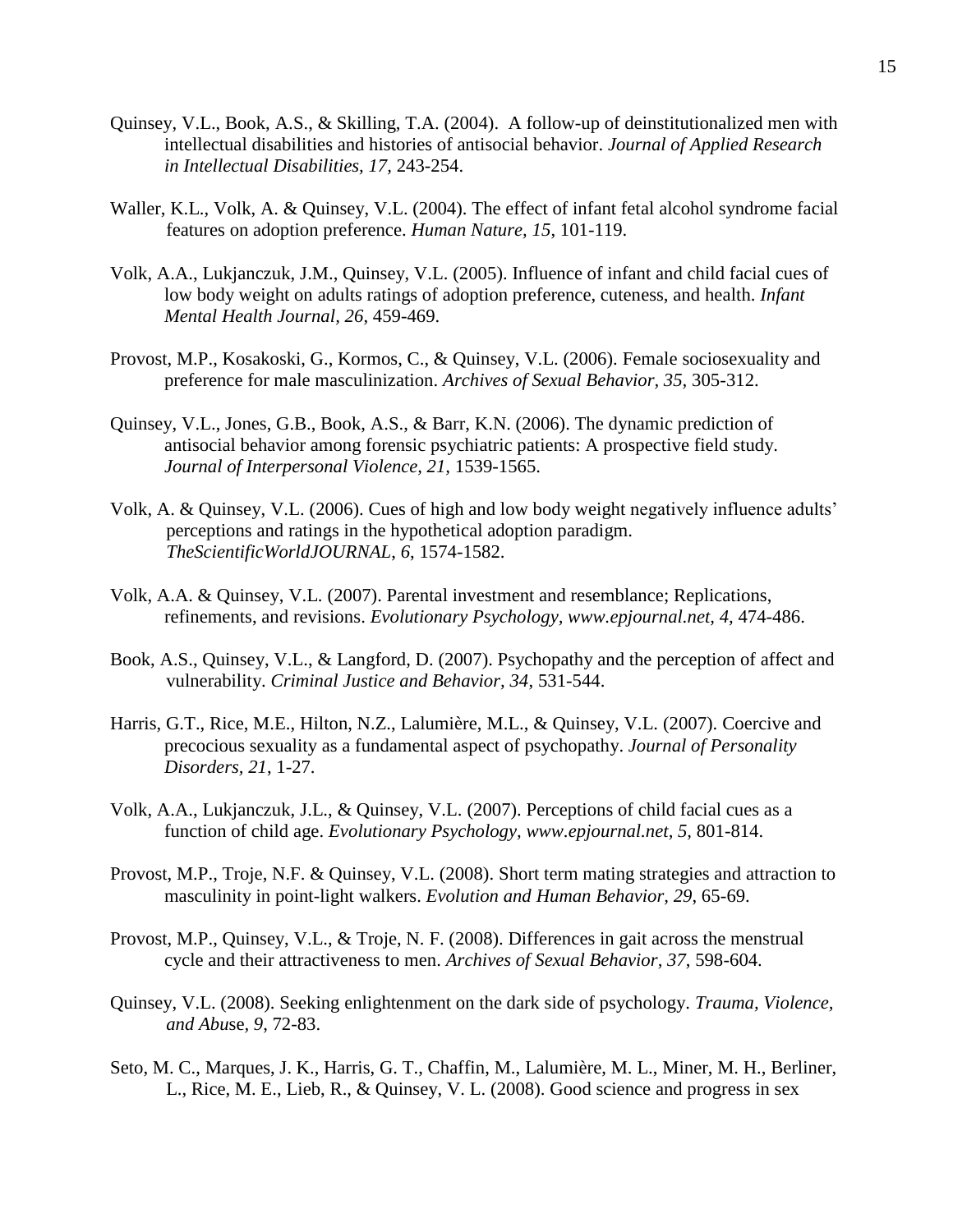offender treatment are intertwined: A response to Marshall and Marshall (2007). *Sexual Abuse: A Journal of Research and Treatment, 20*, 247-255.

- Camilleri, J.A. & Quinsey, V.L. (2009). Individual differences in the propensity for partner sexual aggression. *Sexual Abuse, 21*, 111-129.
- Camilleri, J. A. & Quinsey, V. L. (2009). Testing the cuckoldry risk hypothesis of partner sexual coercion in community and forensic samples. Evolutionary Psychology, 7, 164-178
- Camilleri, J.A., Quinsey, V.L., Tapscott, J.L. (2009). Assessing the propensity for sexual coaxing and coercion in relationships: Factor structure, reliability, and validity of the Tactics to Obtain Sex Scale. *Archives of Sexual Behavior, 38*, 959-973.
- Quinsey, V.L. (2009). Are we there yet? Stasis and progress in forensic psychology. *Canadian Psychology, 59*, 15-21.
- Harris, G.T., Rice, M.E., & Quinsey, V.L. (2010). Allegiance or fidelity? A clarifying reply. *Clinical Psychology: Science and Practice, 17,* 82-89.
- Quinsey, V.L. (2010). Coercive paraphilic disorder. *Archives of Sexual Behavior, 39,* 405-410.
- Camilleri. J.A. & Quinsey, V.L. (2011). Appraising the risk of sexual and violent recidivism among intellectually disabled offenders. *Psychology, Crime, and Law, 17,* 59-74.
- Quinsey, V. L. (2012). Pragmatic and Darwinian views of the paraphilias. *Archives of Sexual Behavior*, *41*, 217-220.
- Book, A., Methot, T., Gauthier, N., Hosker-Field, A., Forth, A., Quinsey, V., and Molnar, D. (2015). The mask of sanity revisited: Psychopathic traits and affective mimicry. *Evolutionary Psychological Science*. DOI 10.1007/s40806-015-0012.
- Quinsey, V.L. (2017). The art of misdirection: Abbott's shaky take on the VRAG-R. *Sex Offender Treatment, 12*. http://www.sexual-offender-treatment.org/182.html.
- Davies, S.T., Helmus, M., & Quinsey, V.L. (2020). Improving risk communication: Developing risk ratios for the VRAG-R. *Journal of Interpersonal Violence*. https://doi.org/10.1177/0886260520914555.

## **CHAPTERS IN EDITED BOOKS**:

- Quinsey, V.L. (1981). The long-term management of the mentally disordered offender. In S.J. Hucker, C.D. Webster and M. Ben-Aron (Eds.), *Mental disorder and criminal responsibility* (pp. 137-155). Toronto: Butterworths.
- Quinsey, V.L. (1983). Prediction of recidivism and the evaluation of treatment programs for sexual offenders. In S. Simon-Jones and A.A. Keltner (Eds.), *Sexual aggression and the law* (pp. 27-37). Criminology Research Centre, Simon Fraser University.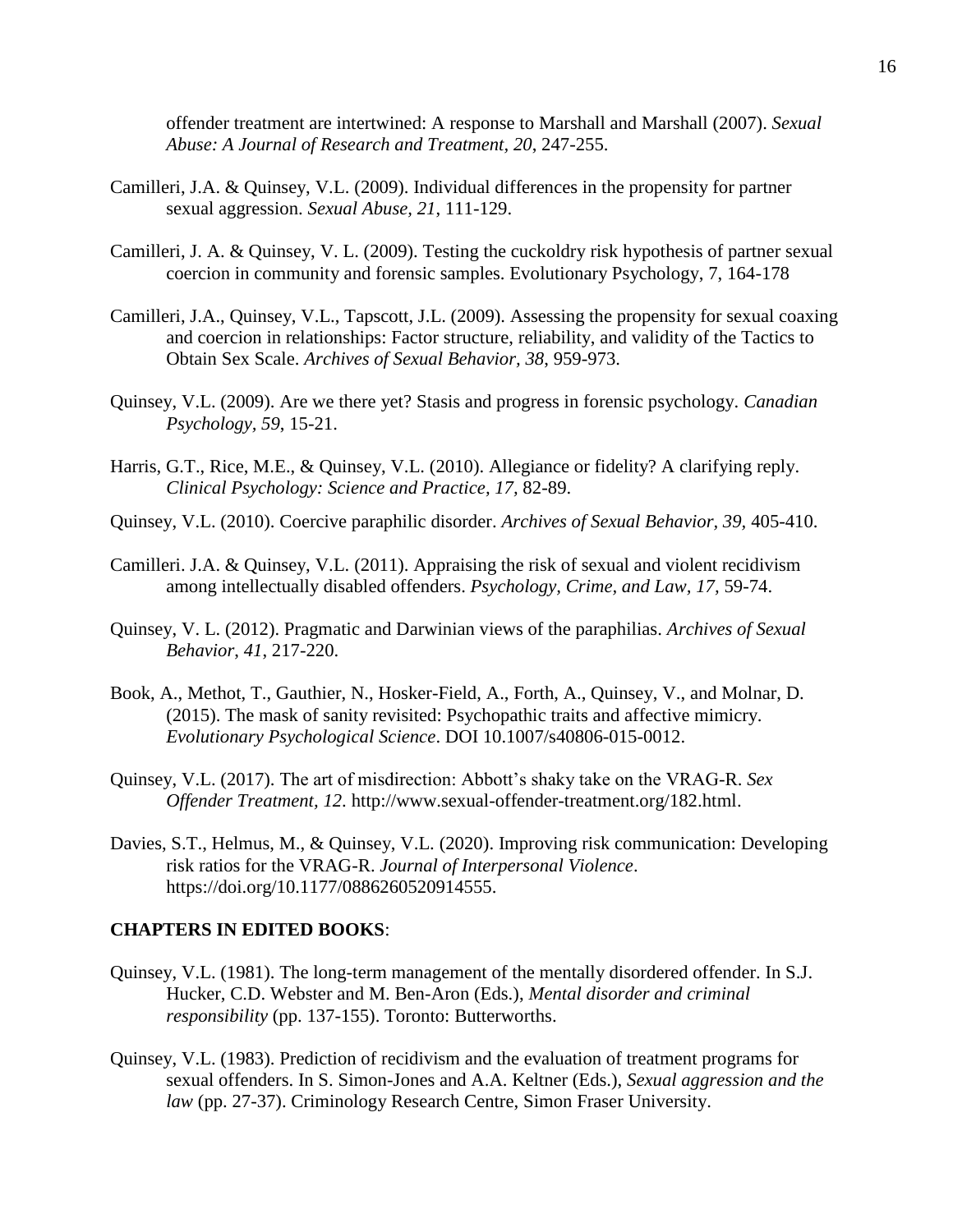- Quinsey, V.L. & Marshall, W.L. (1983). Procedures for reducing inappropriate sexual arousal: An evaluation review. In J.G. Greer and I.R. Stuart (Eds.), *The sexual aggressor: Current perspectives on treatment* (pp. 267-289). New York: Van Nostrand Reinhold.
- Marshall, W.L., Abel, G.G., & Quinsey, V.L. (1983). The assessment and treatment of sexual offenders. In S. Simon-Jones and A.A. Keltner (Eds.), *Sexual aggression and the law* (pp. 41-52). Criminology Research Centre, Simon Fraser University.
- Quinsey, V.L. (1984). Sexual aggression: Studies of offenders against women. In D.N. Weisstub (Ed.), *Law and mental health: International perspectives, 1* (pp. 84-121). New York: Pergamon.
- Quinsey, V.L. (1986). Men who have sex with children. In D.N. Weisstub (Ed.), *Law and mental health: International perspectives, 2*, (pp. 140-172). New York: Pergamon.
- Quinsey, V.L., Chaplin, T.C., Maguire, A.M., & Upfold, D. (1987). The behavioral treatment of rapists and child molesters. In E.K. Morris and C.J. Braukmann (Eds.), *Behavioral approaches to crime and delinquency: Application, research, and theory* (pp. 363-382). N.Y.: Plenum.
- Quinsey, V.L. (1990). Sexual violence. In R. Bluglass and P. Bowden (Eds.), *Principles and practice of forensic psychiatry*. (pp. 563-570). London: Churchill/Livingstone.
- Quinsey, V.L. (1990). Aggression research and intervention strategies for the 1990s. In L.D. Presse (Ed.). *Proceedings of the Third Symposium on Violence and Aggression*. (Pp. 241- 254). Saskatoon: University of Saskatchewan.
- Quinsey, V.L. & Earls, C.M. (1990). The modification of sexual preferences. In W.L. Marshall, D.R. Laws and H.E. Barbaree (Eds.), *Handbook of sexual assault: Issues, theories, and treatment of the offender*. (pp. 279-295). N.Y.: Plenum.
- Rice, M.E., Harris, G.T., Quinsey, V.L., & Cyr, M. (1990). Planning treatment programs in secure psychiatric facilities. In D. Weisstub (Ed.), *Law and mental health: International perspectives, 5*, (pp. 162-230). New York: Pergamon.
- Quinsey, V.L. & Walker, W.D. (1992). Dealing with dangerousness: Community risk management strategies with violent offenders. In R. DeV. Peters, R.J. McMahon, & V.L. Quinsey (Eds.). *Aggression and violence throughout the lifespan*. (pp. 244-260). Newbury Park, CA: Sage.
- Quinsey, V.L., Rice, M.E., Harris, G.T., & Reid, K.S. (1993). Conceptual and measurement issues in the phylogenetic and ontogenetic development of sexual age preferences in males. In H.E. Barbaree, W.L. Marshall, & S.M. Hudson (Eds.), *The juvenile sex offender*. (pp.143-163). New York: Guilford.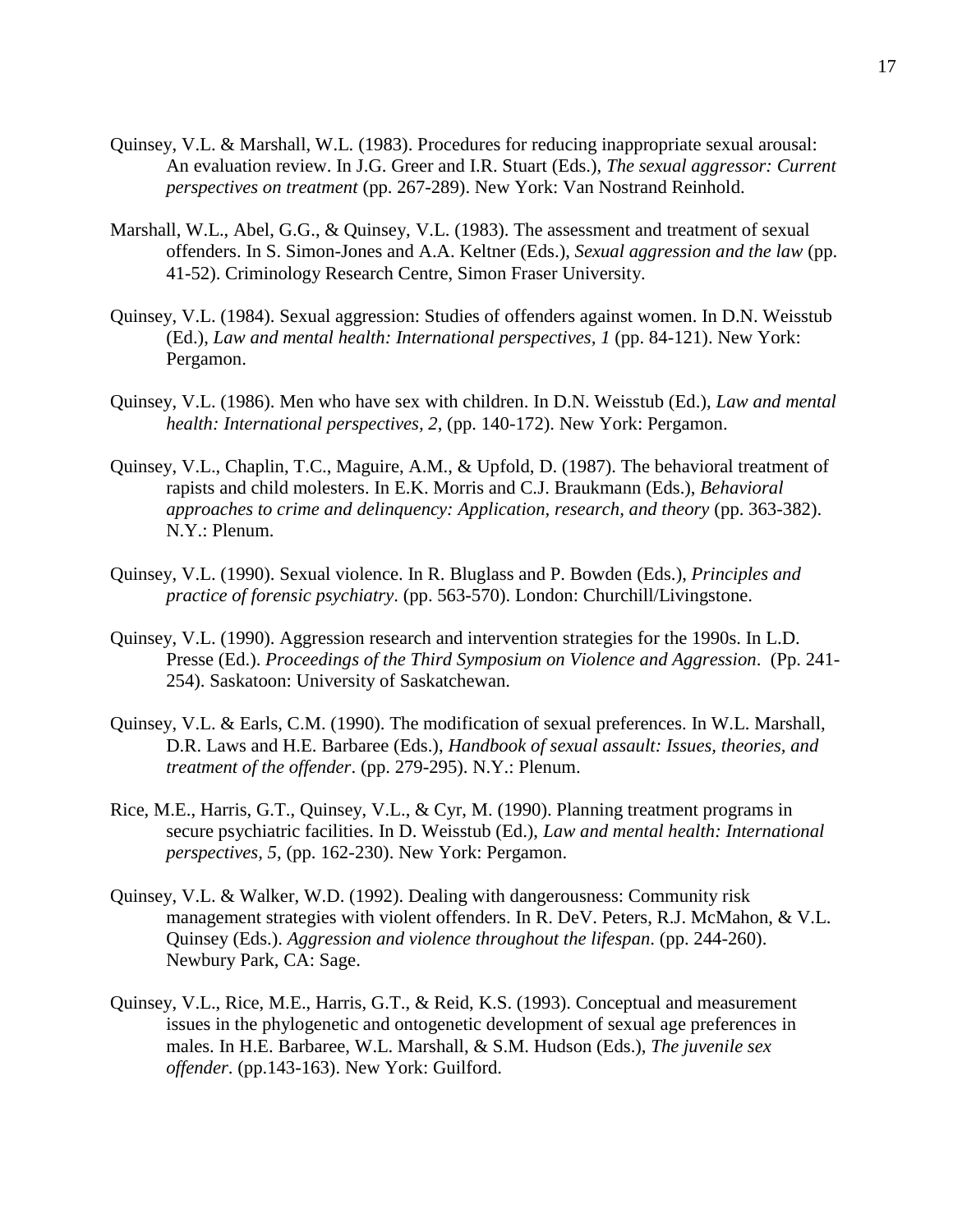- Rice, M.E., Harris, G.T., & Quinsey, V.L. (1993). Evaluating treatment programs for child molesters. In J. Hudson & J. Roberts (Eds.). *Evaluating justice: Canadian policies and programs*. (pp. 189-203). Toronto: Thompson.
- Rice, M.E., Harris, G.T., & Quinsey, V.L. (1994). Control in the psychiatric setting Adults. In M. Hersen, R. Ammerman, & L. Sisson (Eds.). *Handbook of aggressive and destructive behavior in psychiatric patients*. (pp. 129-143). New York: Plenum.
- Quinsey, V.L., Lalumière, M.L., Rice, M.E., & Harris, G.T. (1995). Predicting sexual offenses. In J.C. Campbell (Ed.), *Assessing dangerousness: Violence by sexual offenders, batterers, and child abusers*. (pp. 114-137). Thousand Oaks, CA: Sage.
- Rice, M.E., Harris, G.T., & Quinsey, V.L. (1996). Treatment of forensic patients. In B.D. Sales & S. Shah (Eds.). *Mental health and the law: Research, policy and practice*. (pp. 141- 190). New York: Carolina Academic Press.
- Quinsey, V.L. (1998). Treatment of sex offenders. In M. Tonry (Ed.). *Oxford criminology handbook*. (pp. 403-425). Oxford University Press.
- Quinsey, V.L. (2000). Institutional violence among the mentally ill. In S. Hodgins (Ed.). *Violence among the mentally ill: Effective treatments and management strategies*. (pp. 213-235). NATO Science Series. Dordrecht, The Netherlands: Kluwer.
- Rice, M.E., Harris, G.T., & Quinsey, V.L. (2001). Research on the treatment of adult sex offenders. In J.B. Ashford, B.D. Sales, & W.H. Reid (Eds). *Treating adult and juvenile offenders with special needs* (pp 291-312). Washington, DC: American Psychological Association.
- Quinsey, V.L. (2004). Risk assessment and management in community settings. In W. Lindsay, J. Taylor, & P. Sturmey (Eds.). *Offenders with developmental disabilities*. (Pp. 131-141). N.Y.: Wiley.
- Barr, K.N. & Quinsey, V.L. (2004). Is psychopathy a pathology or a life strategy? Implications for social policy. In C. Crawford & C. Salmon (Eds.). *Evolutionary psychology, public policy, and personal decisions*. (Pp. 293-317). Hillsdale, N.J.: Erlbaum.
- Seto, M.C. & Quinsey, V.L. (2005). Toward the future: Translating basic research into prevention and treatment strategies. In C. Patrick (Ed.). *Psychopathy Handbook*. (pp. 589- 601). NY: Guilford.
- Camilleri, J.A. & Quinsey, V.L. (2008). Pedophilia: Assessment and treatment. In D.R. Laws & W. O'Donohue (Eds.) *Sexual Deviance* (2nd. Ed.). (183-212). NY: Guilford.
- Quinsey, V.L. (2008). Sexual conflict and coercion. In G. Bourgon, R.K. Hanson, J.D. Pozzulo, K.E. Morton Bourgon, & C.L. Tanasichuk (Eds.), *The Proceedings of the 2007 North American Correctional & Criminal Justice Psychology Conference (User Report).*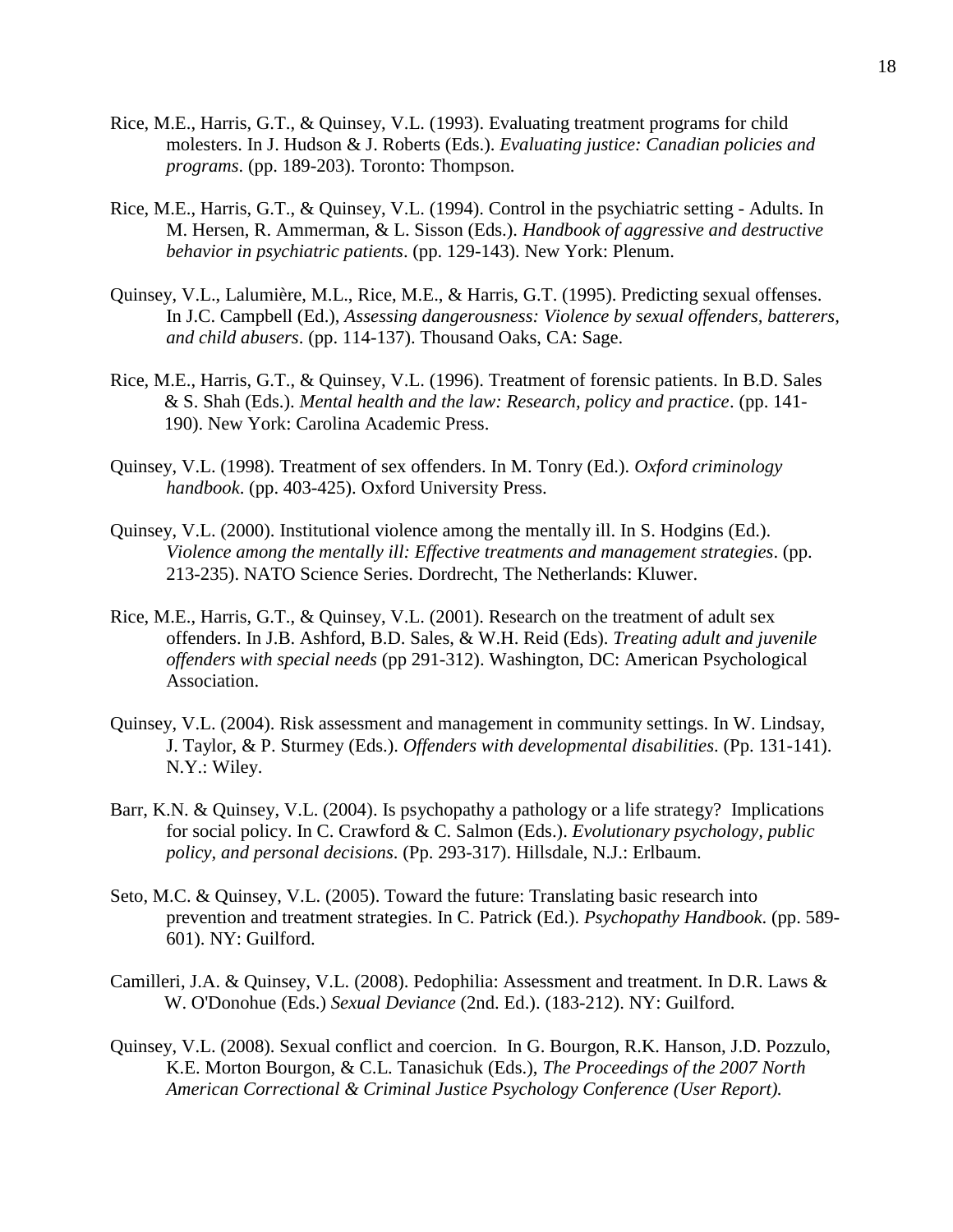Ottawa: Public Safety Canada.

- Quinsey, V. L. (2010). The evolutionary psychology perspective. In J.M. Brown & E.A. Campbell (Eds.). *The Cambridge Handbook of Forensic Psychology* (43-48). Cambridge University Press.
- Camilleri, J. A., & Quinsey, V. L. (2012). Sexual conflict and partner rape. In T.K Shackelford & A.T. Goetz (Eds.). *Oxford Handbook of Sexual Conflict in Humans*. (257-268). Oxford University Press.
- Quinsey, V.L. (2019). Violence Risk Appraisal Guide (VRAG) and the Violence Risk Appraisal Guide—Revised (VRAG-R). In R.D. Morgan (Ed.). *The SAGE encyclopedia of criminal psychology*. (1637-1640). Washington, DC: Sage Publications.
- Helmus, L. M., & Quinsey, V. L. (2020). Predicting violent reoffending with the VRAG-R: Overview, controversies, and future directions for actuarial risk scales. In J. S. Wormith, L. A. Craig and T. Hogue (Eds.) *The Wiley Handbook of what works in violence risk management: Theory, research, and practice*. (119-143). Chichester, United Kingdom: Wiley-Blackwell.
- Hilton, N.Z., Rice, M.E., Harris, G.T., Judd, B., & Quinsey, V.L (in press). Actuarial Guides for appraising the risk of violent reoffending among general offenders, sex offenders, and domestic assaulters. In. R. Otto & K. Douglas (Eds.). *Handbook of violence risk assessment tools*, 2nd ed. (131-155).Oxford, UK: Routledge/Taylor & Francis.

### **SELECTED COMMENTS AND LETTERS**:

- Harris, G. & Quinsey, V.L. (1982). Comment on Abel et al's Two methods of measuring the penile response. *The Behavior Therapist, 5*, 117.
- Quinsey, V.L. (1983). Comments on Ferguson's Forty years of useless research. *Canadian Psychology, 24*, 226-227.
- Harris, G.T. & Quinsey, V.L. (1984). The mentally disordered offender (draft report of the CPA committee on the Mental Disorder Project). *Association of Psychologists in Nova Scotia Newsletter, 14*, 11-16.
- Quinsey, V.L. (1984). On the assessment of sex offenders at Oak Ridge. In E.L. Haines (Ed.), *The Ontario Lieutenant Governor's Board of Review*, Third Edition, Ontario Government Bookstore.
- Quinsey, V.L. (1986). Progress in the experimental analysis of Christmas behaviors. *Journal of Polymorphous Perversity*. Published as a letter under pseudonyms.
- Quinsey, V.L., Harris, G.T., & Rice, M.E. (1987). Review of Behaviour alteration and the criminal law. *Canadian Psychology, 28*, 85-87.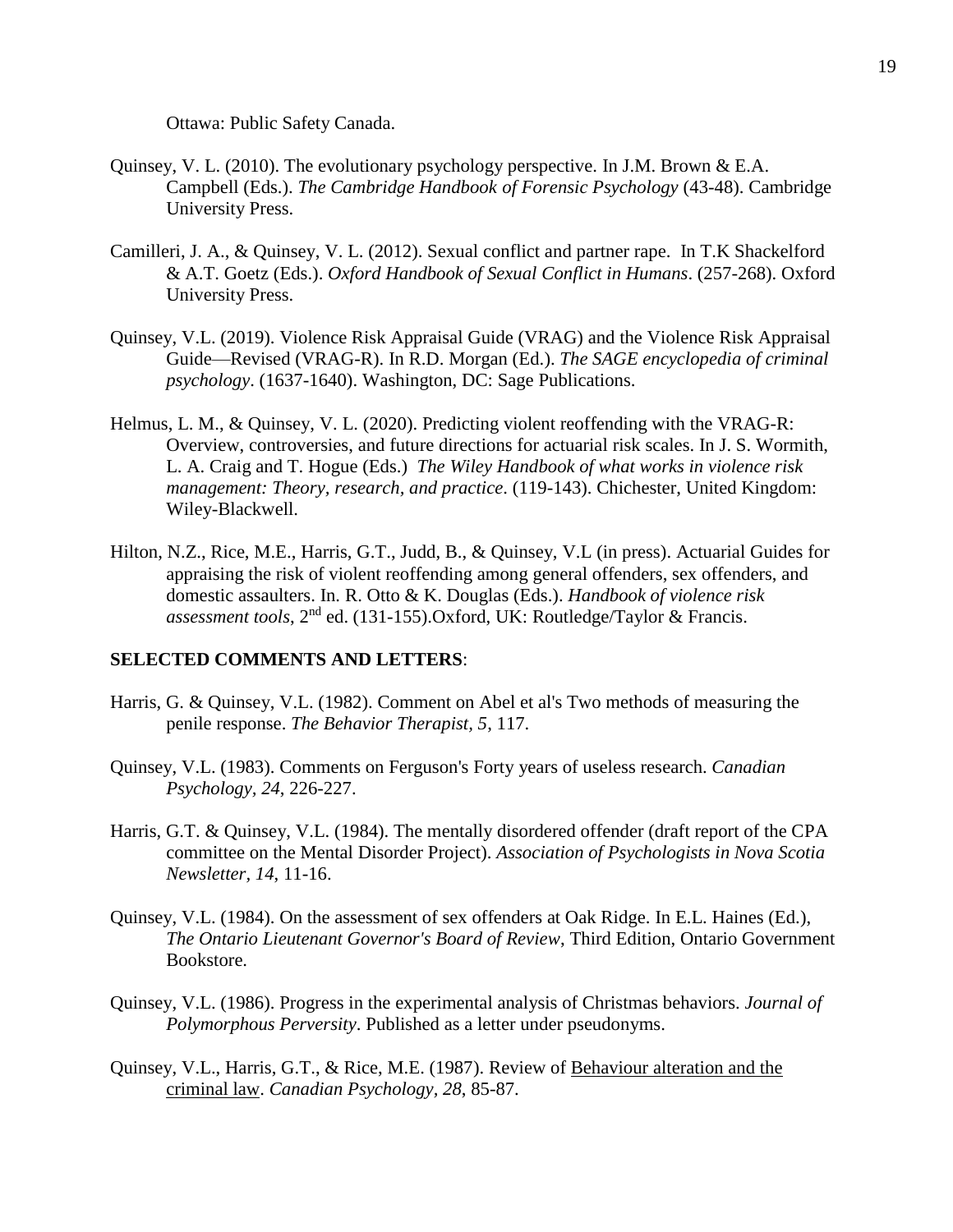- Hingsburger, D., Griffiths, D., & Quinsey, V.L. (1991). Detecting counterfeit deviance: Differentiating sexual deviance from sexual inappropriateness. *The Habilitative Mental Healthcare Newsletter, 10*, 51-54.
- Lalumière, M.L. & Quinsey, V.L. (1991). Polygraph testing of child molesters: Are we ready? *Violence Update, 1*(11), 3, 9, 11; (12), 6-7.
- Quinsey, V.L. (1991). Profile (interview with J.R. Conte). *Violence Update, 2*, 6-7.
- Quinsey, V.L. (1992). Review of the Treatment Program for Violent Sexual Predators. *University of Puget Sound Law Review, 15*, 704-708.
- Quinsey, V.L. (1992). Individual differences in the propensity to rape. *Behavioral and Brain Sciences, 15*, 400.
- Quinsey, V.L. (1993). Indeterminate sentencing. *Psychiatric Times*, p. 37.
- Lalumière, M.L., Quinsey, V.L., Beninger, R.D., Barsetti, I., & Earls, C.M. (1993). B.F. Skinner: Au-dela de la controverse. *Canadian Psychology, 34*, 461-465.
- Quinsey, V.L., Lalumière, M.L., & Seto, M.C. (1994). The current status of phallometric assessment research. *Violence Update, 4*, 1,4.
- Quinsey, V.L. & Lalumière, M.L. (1995). Psychopathy is a non-arbitrary class. *Behavioral and Brain Sciences, 18*, 573.
- Zamble E. & Quinsey, V.L. (1996). Recidivism as a relapse process. *International Journal of Psychology, 31*, 3-4.
- Quinsey, V.L. (1998). Comment on Marshall's Monster, Victim, or Everyman. *Sexual Abuse, 10*, 65-70.
- Quinsey, V.L. (1999). Comment on Fallon, P., et al. Report of the Committee of Inquiry into the Personality Disorder Unit, Ashworth Special Hospital, Vol 1. *The Journal of Forensic Psychiatry, 10*, 635-648.
- Lalumière, M.L. & Quinsey, V.L. (2000). Good genes, mating effort, and delinquency. *Behavioral and Brain Sciences, 23,* 608-609.
- Quinsey, V.L. Rice, M.E., & Harris, G.T. (2002). Research ethics and forensic psychiatry: A comment on Regehr, Edwardh, and Bradford. *Canadian Psychiatric Association Journal, 47*, 253-254.
- Quinsey, V.L. (2002). Response to challenge. *Crime Scene, 9*, 6. (Magazine of the Forensic and Correctional Section of CPA).